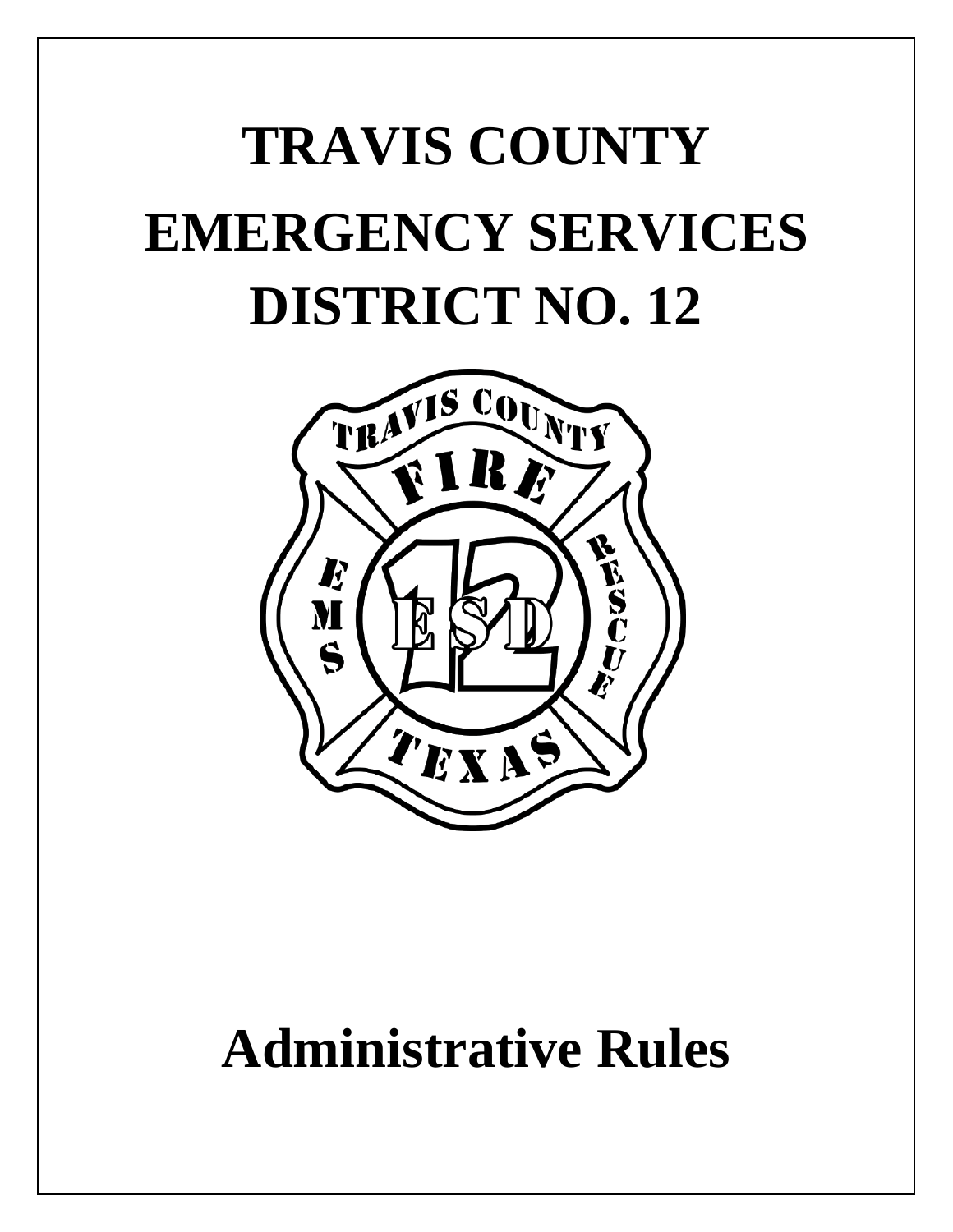

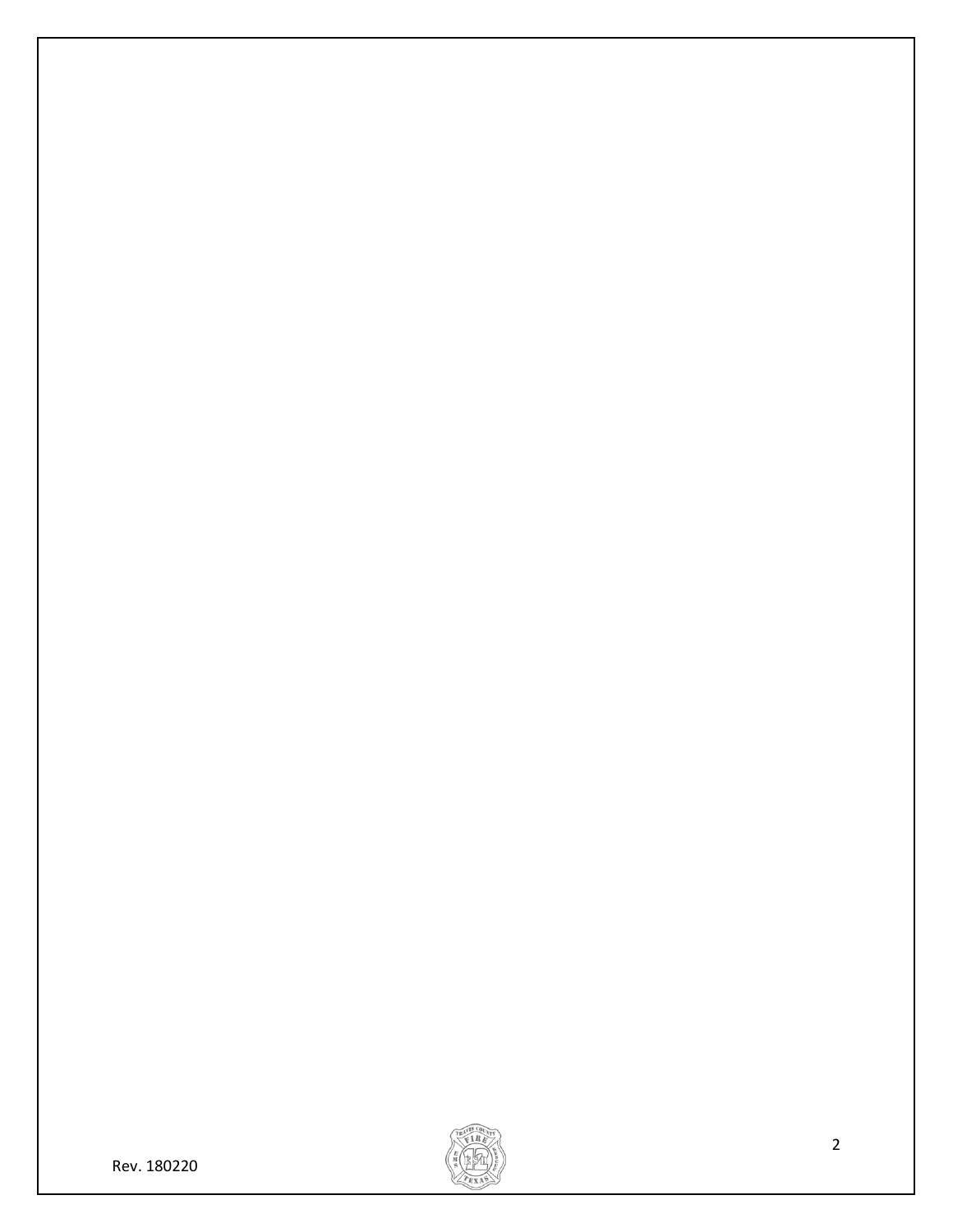# Table of Contents

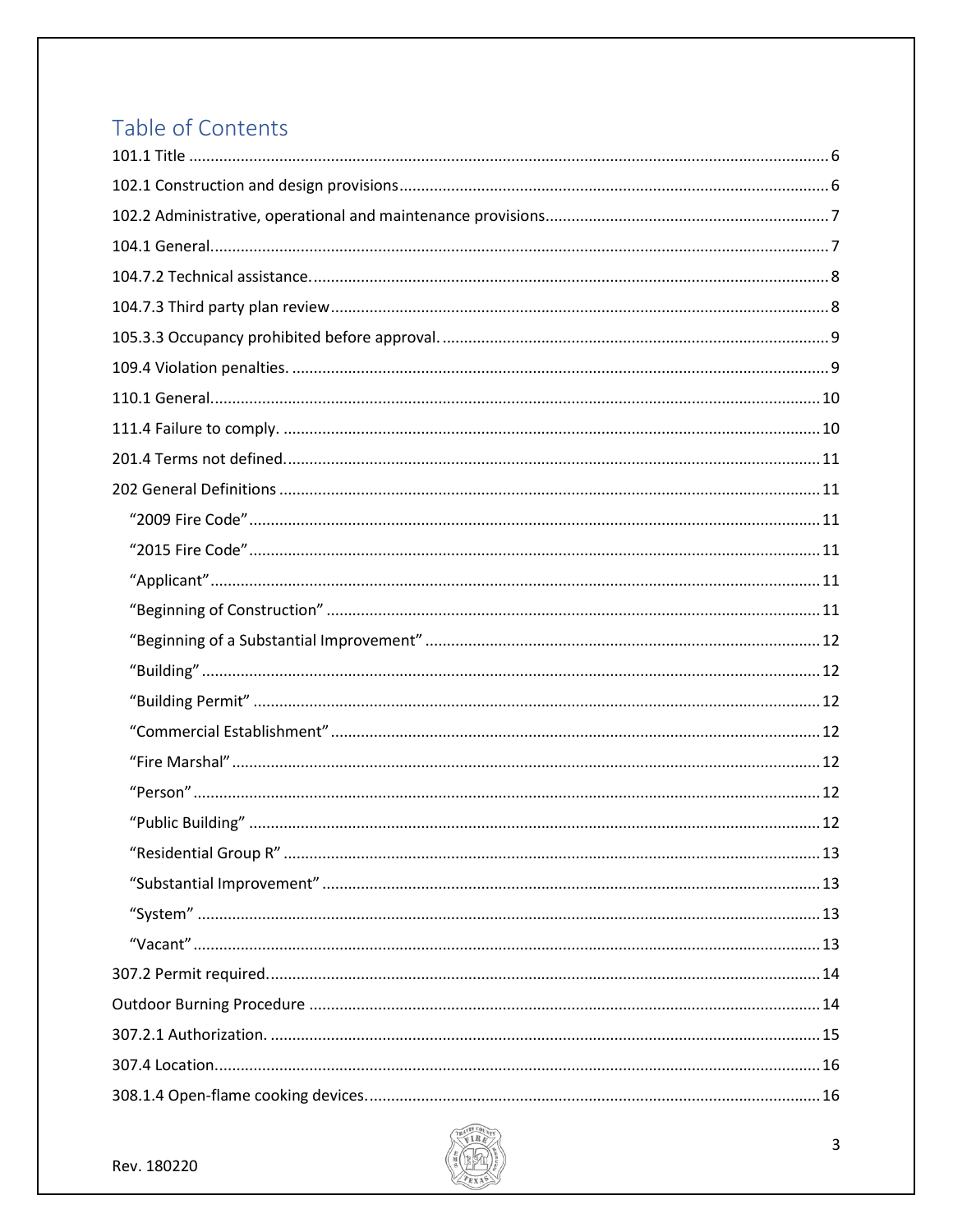| B105.1 One- and two-family dwellings, Group R-3 and R-4 buildings and townhouses. 25       |
|--------------------------------------------------------------------------------------------|
| B105.2 Buildings other than one- and two-family dwellings, Group R-3 and R-4 buildings and |
|                                                                                            |
|                                                                                            |
|                                                                                            |
|                                                                                            |
|                                                                                            |
|                                                                                            |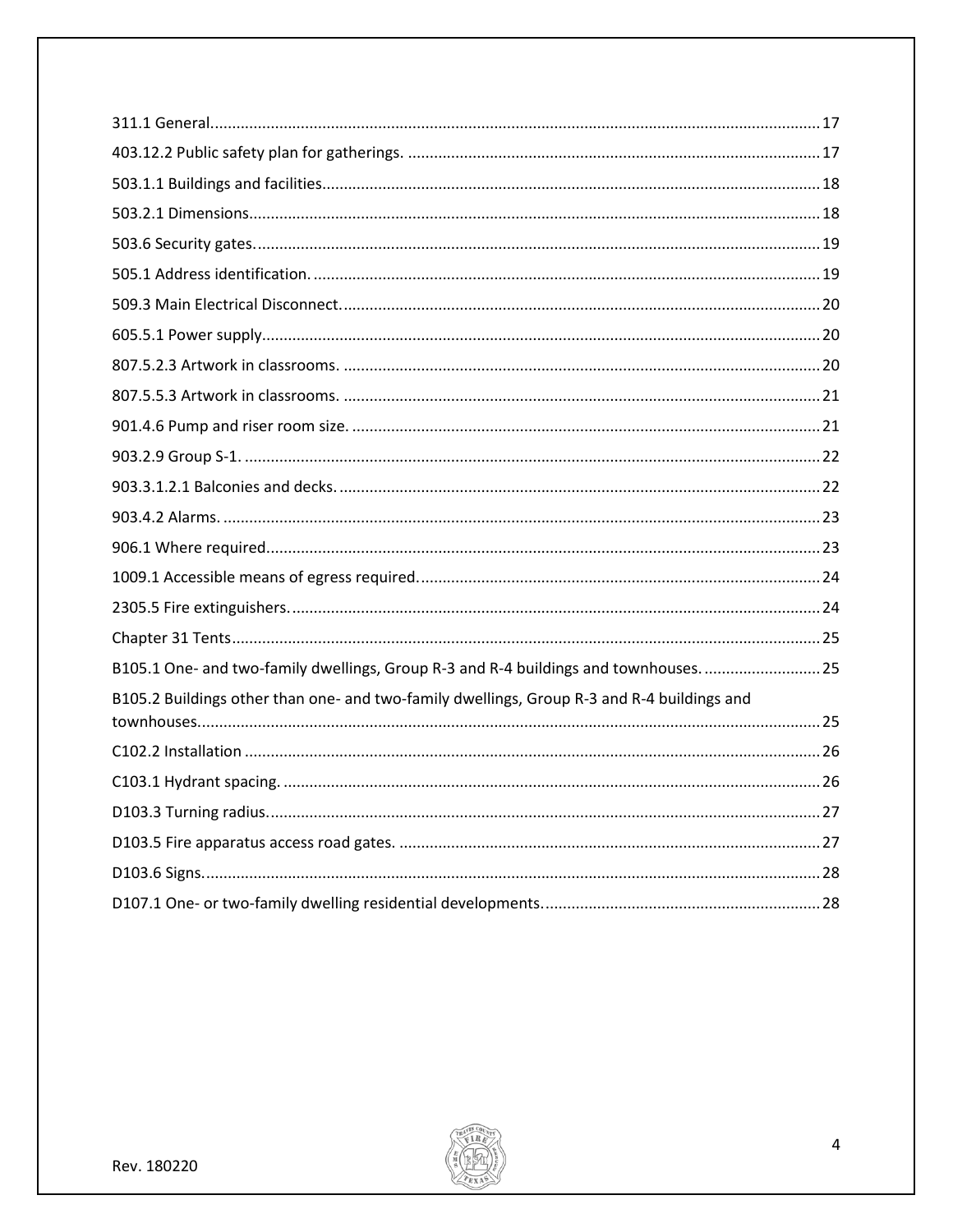The following amendments are the supplement to the adopted code per Travis County Emergency Services District No. 12's (ESD12) Order No. 03-12-13-v.i. and ESD12 Order No. 16-05-10-v.i.

- **Order No. 03-12-13-v.i.** was effective from March 12, 2013 to May 9, 2016.
- **Order No. 16-05-10-v.i.** if effective from May 10, 2016 to current date.

Any newly added administrative rules after February 22, 2018 shall have an effective date listed after the amended section, example: "Section 1234 is amended as follows effective: (date of enforcement)."

#### **104.1 General.**

The *fire code official* is hereby authorized to enforce the provisions of this code and shall have authority to render interpretations of this code, and to adopt policies, procedures, rules and regulations in order to clarify the application of its provisions. Such interpretations, policies, procedures, rules and regulations shall comply with the intentions and purposes of this code and shall not have the effect of waiving requirements specifically provided for in this code.

*Section 104.1 is amended as follows:*

#### **Section 104.1.1 Administrative Rules (Authority)**

The *fire code official* is authorized to develop administrative rules to supplement the requirements of this code and adopted standards referenced by this code. Should a conflict occur between this code, a reference standard, or an administrative rule adopted by the *fire code official*, the requirements of the administrative rule shall govern.

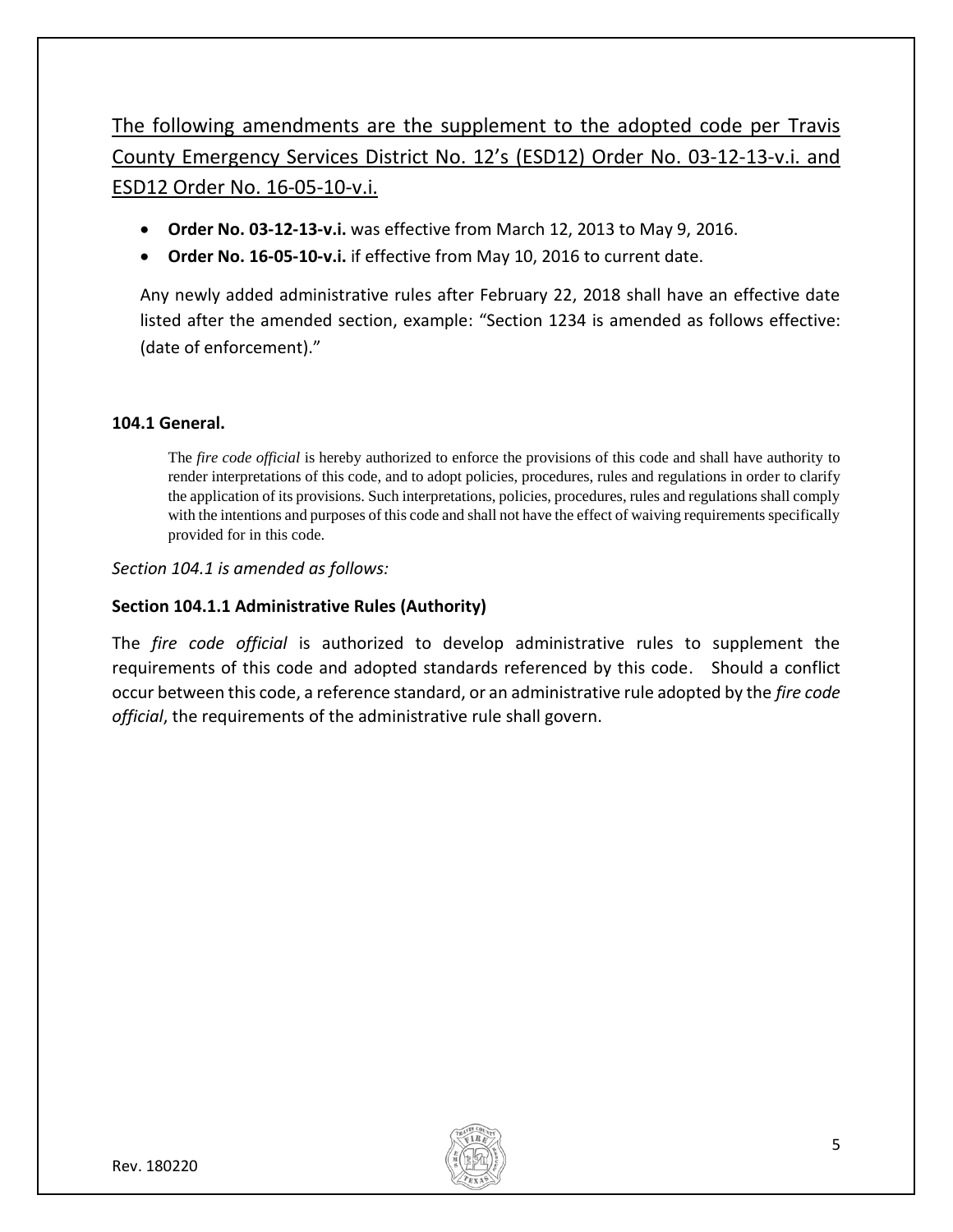## **THE ESD12 ADOPTED ADMINISTRATIVE RULES ARE AS FOLLOWS:**

#### <span id="page-5-0"></span>101.1 Title**.**

These regulations shall be known as the *Fire Code* of **[NAME OF JURISDICTION]**, hereinafter referred to as "this code."

*Section 101.1 Title is amended as follows:*

**Section 101.1 Title**. These regulations shall be known as the Fire Code of **Travis County Emergency Services District No. 12**, hereinafter referred to as "this code" or "Fire Code."

**\_\_\_\_\_\_\_\_\_\_\_\_\_\_\_\_\_\_\_\_\_\_\_\_\_\_\_\_\_\_\_\_\_\_\_\_\_\_\_\_\_\_\_\_\_\_\_\_\_\_\_\_\_\_\_\_\_\_\_\_\_\_\_\_\_\_\_\_\_\_\_\_\_\_\_\_\_\_\_\_\_\_\_\_\_\_\_\_\_\_\_\_\_**

## <span id="page-5-1"></span>102.1 Construction and design provisions**.**

The construction and design provisions of this code shall apply to:

1. Structures, facilities and conditions arising after the adoption of this code.

2. Existing structures, facilities and conditions not legally in existence at the time of adoption of this code.

3. Existing structures, facilities and conditions where required in Chapter 11.

4. Existing structures, facilities and conditions that, in the opinion of the *fire code official*, constitute a distinct hazard to life or property.

*Section 102.1 is amended as follows:*

**102.1 Constructions and design provisions**. The construction and design provisions of this code shall apply to:

- 1. Structures, facilities, and conditions arising after the effective date of the 2015 code;
- 2. Existing structures and facilities that are the subject of the Substantial Improvement as a Commercial Establishment or a Public Building or a multifamily residential dwelling consisting of more than three units in Unincorporated Travis County after the effective date of the 2015 code; and
- 3. Existing structures, facilities, and conditions where required by Chapter 11 of this code, entitled "Construction Requirements for Existing Buildings."
- 4. Existing structures, facilities and conditions not legally in existence at the time of adoption of this code.
- 5. Existing structures, facilities and conditions that, in the opinion of the *fire code official*, constitute a distinct hazard to life or property.

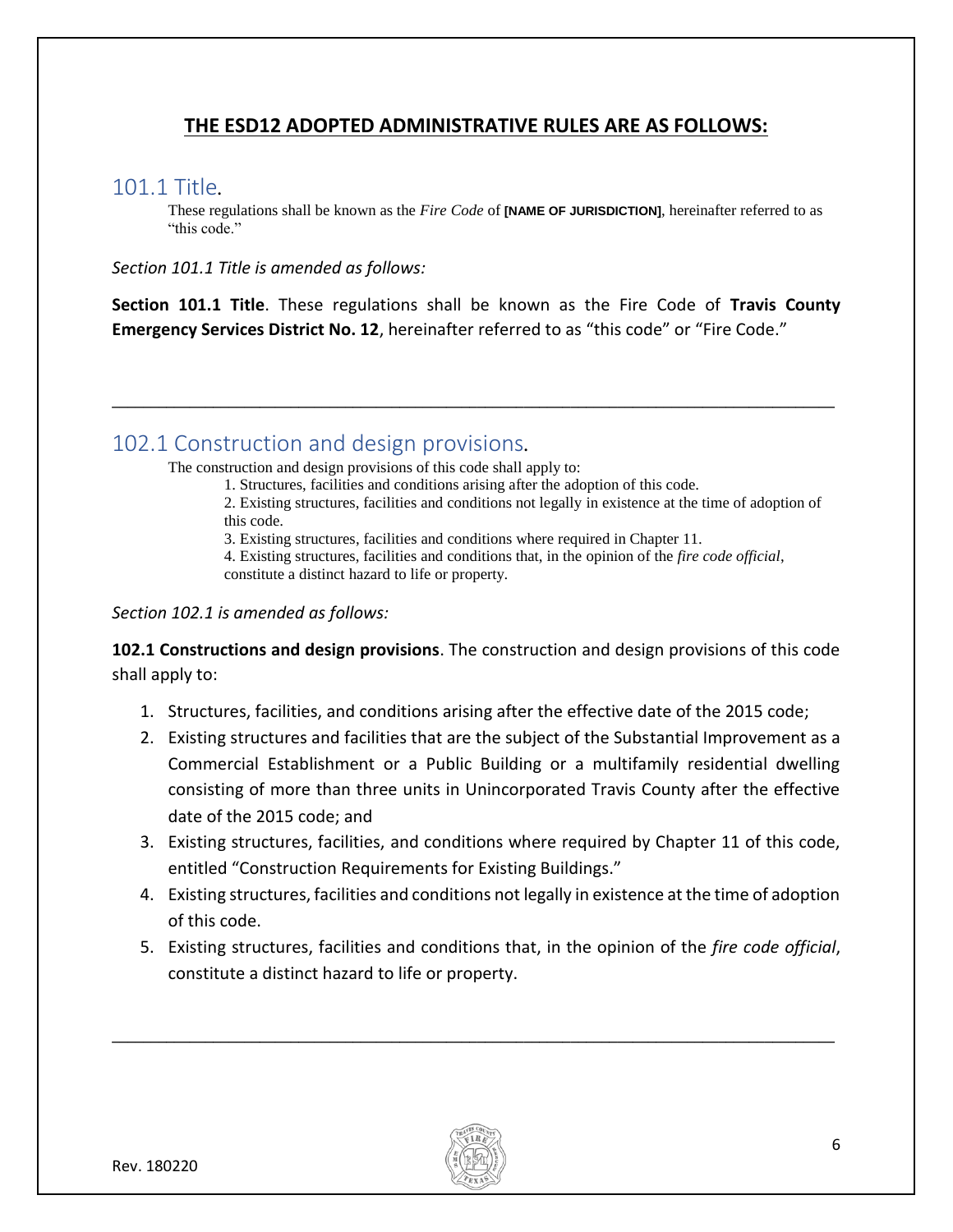## <span id="page-6-0"></span>102.2 Administrative, operational and maintenance provisions**.**

The administrative, operational and maintenance provisions of this code shall apply to:

- 1. Conditions and operations arising after the adoption of this code. 2. Existing conditions and operations
- *Section 102.2 is amended as follows:*

**102.2 Administrative, operational, and maintenance provisions**. This administrative, operational, and maintenance provisions of the 2015 code shall apply to:

- 1. Structures, facilities, operations, and conditions arising after the effective date of the 2015 code;
- 2. Existing structures and facilities that are the subject of a Substantial Improvement as a Commercial Establishment or a Public Building or a multifamily residential dwelling consisting of more than three units in Travis County ESD No. 12 after the effective date of the 2015 Code; and
- 3. Existing structures, facilities, operations, and conditions where required by Chapter 11 of this code, entitles "Construction Requirements for Existing Buildings."

\_\_\_\_\_\_\_\_\_\_\_\_\_\_\_\_\_\_\_\_\_\_\_\_\_\_\_\_\_\_\_\_\_\_\_\_\_\_\_\_\_\_\_\_\_\_\_\_\_\_\_\_\_\_\_\_\_\_\_\_\_\_\_\_\_\_\_\_\_\_\_\_\_\_\_\_\_\_

## <span id="page-6-1"></span>104.1 General.

The *fire code official* is hereby authorized to enforce the provisions of this code and shall have the authority to render interpretations of this code, and to adopt policies, procedures, rules and regulations in order to clarify the application of its provisions. Such interpretations, policies, procedures, rules and regulations shall be in compliance with the intent and purpose of this code and shall not have the effect of waiving requirements specifically provided for in this code.

#### *Section 104.1 is amended as follows:*

**104.1 General.** The *fire code official* is hereby authorized to enforce the provisions of this code and shall have authority to render interpretations of this code, and to adopt policies, procedures, rules and regulations in order to clarify the application of its provisions. Such interpretations, policies, procedures, rules and regulations shall comply with the intentions and purposes of this code and shall not have the effect of waiting requirements specifically provided for in this code.

#### **104.1.1 Administrative Rules**

The *fire code official* is authorized to develop administrative rules to supplement the requirements of this code and adopted standards referenced by this code. Should a conflict occur between this code, a reference standard, or an administrative rule adopted by the *fire code official*, the requirements of the administrative rule shall govern.

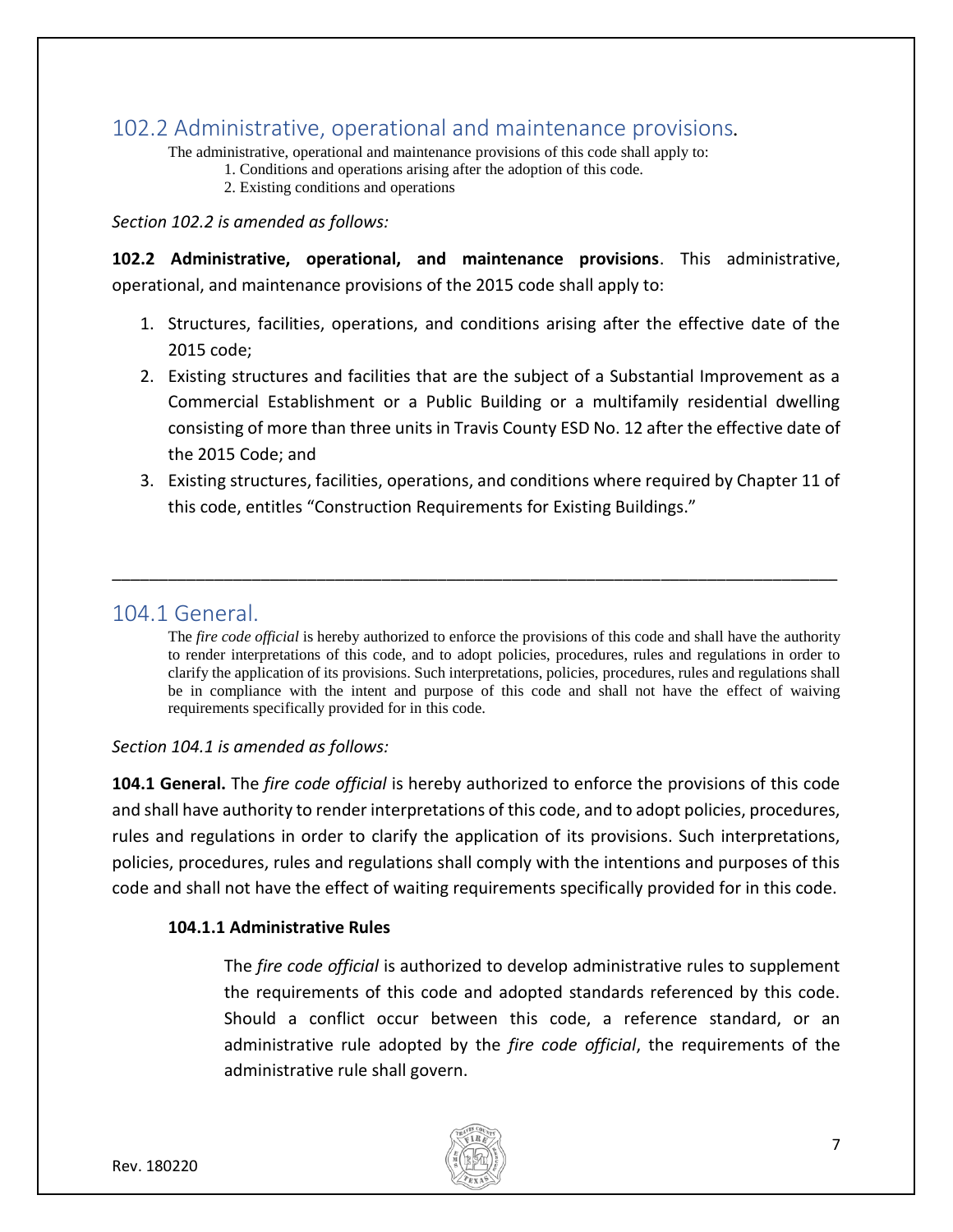## <span id="page-7-0"></span>104.7.2 Technical assistance.

To determine the acceptability of technologies, processes, products, facilities, materials and uses attending the design, operation or use of a building or premises subject to inspection by the *fire code official*, the *fire code official* is authorized to require the *owner* or owner's authorized agent to provide, without charge to the jurisdiction, a technical opinion and report. The opinion and report shall be prepared by a qualified engineer, specialist, laboratory or fire safety specialty organization acceptable to the *fire code official* and shall analyze the fire safety properties of the design, operation or use of the building or premises and the facilities and appurtenances situated thereon, to recommend necessary changes. The *fire code official* is authorized to require design submittals to be prepared by, and bear the stamp of, a registered design professional.

\_\_\_\_\_\_\_\_\_\_\_\_\_\_\_\_\_\_\_\_\_\_\_\_\_\_\_\_\_\_\_\_\_\_\_\_\_\_\_\_\_\_\_\_\_\_\_\_\_\_\_\_\_\_\_\_\_\_\_\_\_\_\_\_\_\_\_\_\_\_\_\_\_\_\_\_\_\_

#### *104.7.2 is amended as follows:*

**104.7.2 Technical Assistance.** To determine the acceptability of technologies, processes, products, facilities, materials, and uses attending the design, operation or use of a building or premises subject to inspection by the *fire code official*, the *fire code official* is authorized to require the *owner* or agent to provide, without charge to the jurisdiction, a technical opinion and report. The opinion and report shall be prepared by a qualified engineer, specialist, and laboratory or fire safety specialty organization acceptable to the *fire code official* and shall analyze the fire safety properties of the design, operation or use of the building or premises and the facilities and appurtenances situated thereon, to recommend necessary changes. The *fire code official* is authorized to require design submittals to be prepared by, and bear the stamp of, a registered design professional. The *fire code official* is authorized to require that reports include a certification that the design, operation or use of the building or premises complies with applicable codes, including International Electric Code, International Fuel Gas Code, International Mechanical Code, International Plumbing Code or Texas Accessibility Standards.

## <span id="page-7-1"></span>104.7.3 Third party plan review**.**

#### *104.7.3 Has been added and reads as follows:*

**Section 104.7.3 Third party plan review.** The *fire code official* is authorized to require the owner or agent to provide, without charge to the jurisdiction and at the sole cost and expense of the owner or agent, a Third-Party Review for permits, approvals, inspections, or plans submitted to the District for approval. Any Third-Party Review required by the District will be conducted by an entity of the *fire code official's* choice.

\_\_\_\_\_\_\_\_\_\_\_\_\_\_\_\_\_\_\_\_\_\_\_\_\_\_\_\_\_\_\_\_\_\_\_\_\_\_\_\_\_\_\_\_\_\_\_\_\_\_\_\_\_\_\_\_\_\_\_\_\_\_\_\_\_\_\_\_\_\_\_\_\_\_\_\_\_\_

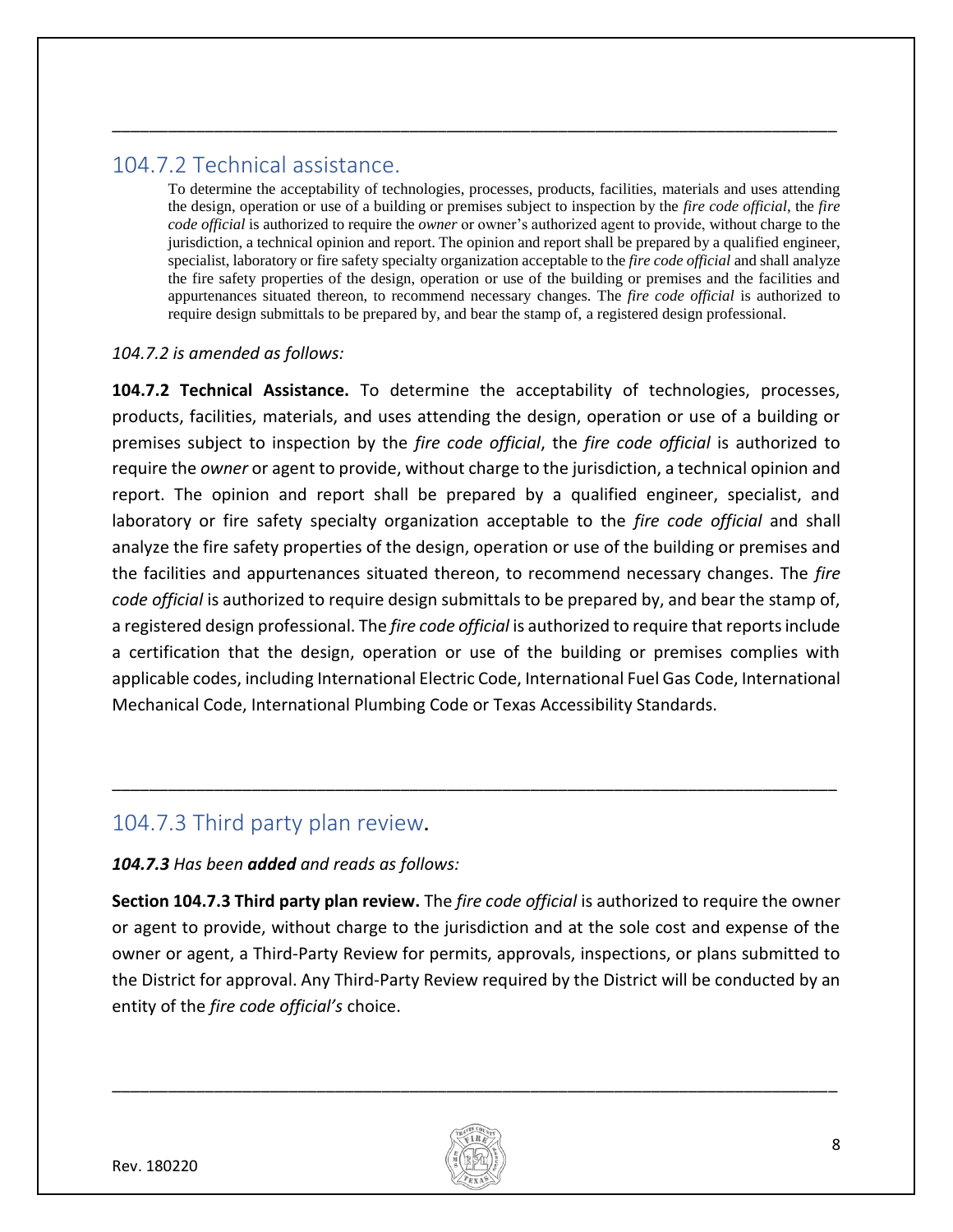## <span id="page-8-0"></span>105.3.3 Occupancy prohibited before approval.

The building or structure shall not be occupied prior to the *fire code official* issuing a permit and conducting associated inspections indicating the applicable provisions of this code have been met.

#### *Section 105.3.3 is amended as follows:*

**105.3.3 Occupancy prohibited before approval**. The building or structure shall not be occupied prior to the *fire code official* issuing a permit that indicates that applicable provisions of this code have been met for any new structure or a change in existing occupancy.

\_\_\_\_\_\_\_\_\_\_\_\_\_\_\_\_\_\_\_\_\_\_\_\_\_\_\_\_\_\_\_\_\_\_\_\_\_\_\_\_\_\_\_\_\_\_\_\_\_\_\_\_\_\_\_\_\_\_\_\_\_\_\_\_\_\_\_\_\_\_\_\_\_\_\_\_\_\_

## <span id="page-8-1"></span>109.4 Violation penalties.

Persons who shall violate a provision of this code or shall fail to comply with any of the requirements thereof or who shall erect, install, alter, repair or do work in violation of the *approved construction documents* or directive of the *fire code official*, or of a permit or certificate used under provisions of this code, shall be guilty of a **[SPECIFY OFFENSE]**, punishable by a fine of not more than **[AMOUNT]** dollars or by imprisonment not exceeding **[NUMBER OF DAYS]**, or both such fine and imprisonment. Each day that a violation continues after due notice has been served shall be deemed a separate offense.

*Section 109.4 is amended as follows:*

**109.4 Violation penalties.** Persons who shall violate a provision of this code or shall fail to comply with any of the requirements thereof or who shall erect, install, alter, repair or do work in violation of the approved construction documents or directive of the *fire code official*, or of a permit or certificate used under provisions of this code, shall be guilty of a **Class C Misdemeanor, as defined in the Texas Penal Code 12.23**. Each day that a violation continues after due notice has been served shall be deemed a separate offense. The District shall be entitled to bring a civil action for the enforcement of this code in any court of competent jurisdiction to enjoin any violation of this code or to impose a civil penalty in an amount of **\$2,000 per day** that a violation of this Code continues.

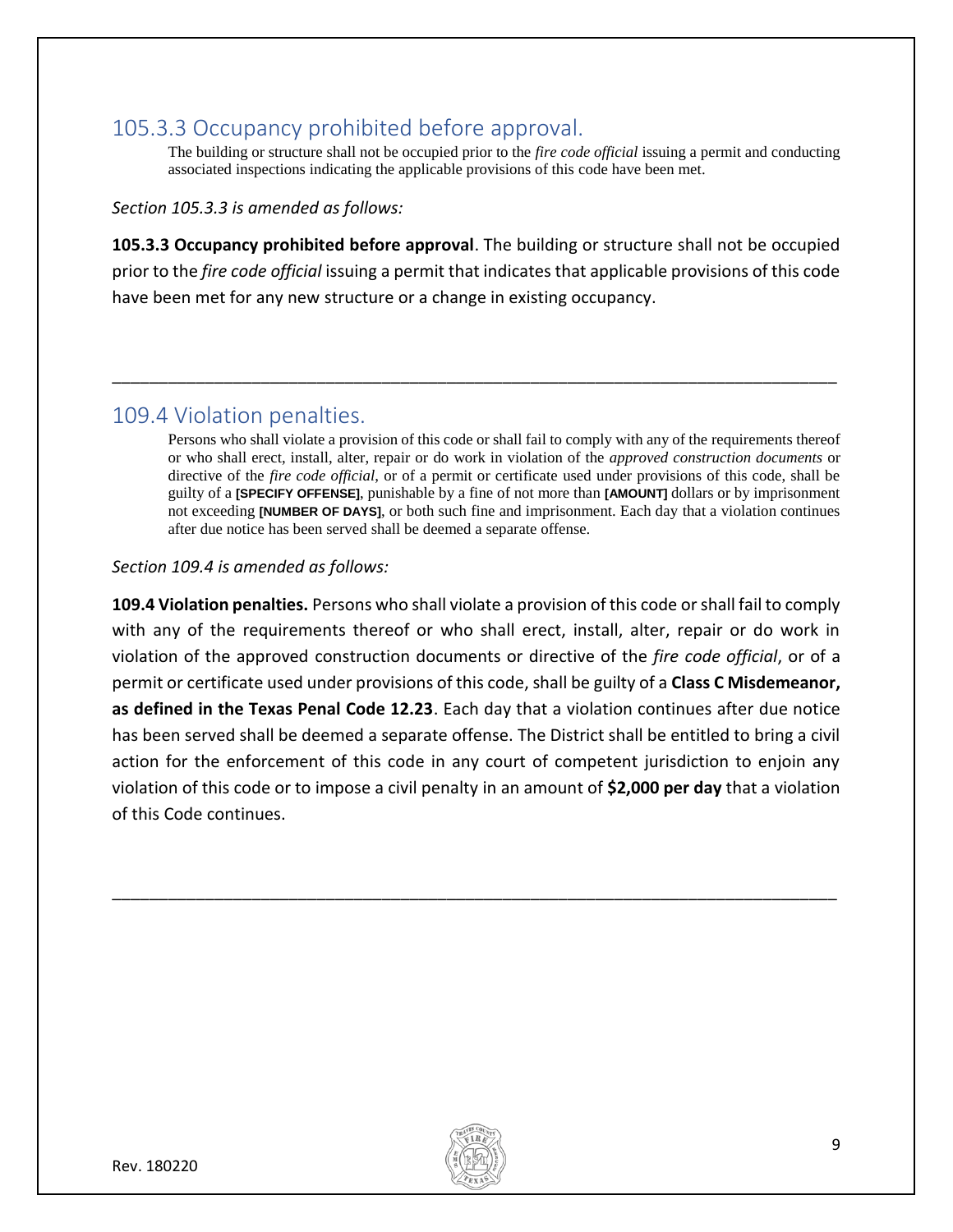## <span id="page-9-0"></span>110.1 General.

If during the inspection of a premises, a building or structure, or any building system, in whole or in part, constitutes a clear and inimical threat to human life, safety or health, the *fire code official* shall issue such notice or orders to remove or remedy the conditions as shall be deemed necessary in accordance with this section, and shall refer the building to the building department for any repairs, *alterations*, remodeling, removing or demolition required.

*Section 110.1 amended as follows:*

**110.1 General.** If during the inspection of a premises, a building or structure, or any building system, in the whole or in part, constitutes a clear and inimical threat to human life, safety or health, the *fire code official* shall issue such notice or orders to remove or remedy the conditions as the *fire code official* deems necessary in accordance with this section.

\_\_\_\_\_\_\_\_\_\_\_\_\_\_\_\_\_\_\_\_\_\_\_\_\_\_\_\_\_\_\_\_\_\_\_\_\_\_\_\_\_\_\_\_\_\_\_\_\_\_\_\_\_\_\_\_\_\_\_\_\_\_\_\_\_\_\_\_\_\_\_\_\_\_\_\_\_\_

## <span id="page-9-1"></span>111.4 Failure to comply.

Any person who shall continue any work after having been served with a stop work order, except such work as that person is directed to perform to remove a violation or unsafe condition, shall be liable to a fine of not less than **[AMOUNT]** dollars or more than **[AMOUNT]** dollars.

*Section 111.4 amended as follows:*

**111.4 Failure to comply.** Any person who shall continue any work after having been served with a stop work order, except such work as the person is directed to perform to remove a violation or unsafe condition, **shall be guilty of a Class C Misdemeanor**, as defined in the Texas Penal Code 12.23, with a penalty **not to exceed \$500.00**, and a culpable mental state is hereby explicitly waived for any offense hereunder. Each day that a violation continues after due notice has been served shall be deemed a separate offense. The District shall also be entitled to bring a civil action for the enforcement of this code to any court competent jurisdiction to enjoin any violation of this code or to impose a civil penalty in an amount **of \$2,000 per day** that a violation of this Code continues. Each day a violation continues after due notice has been served shall be deemed a separate offense hereunder.

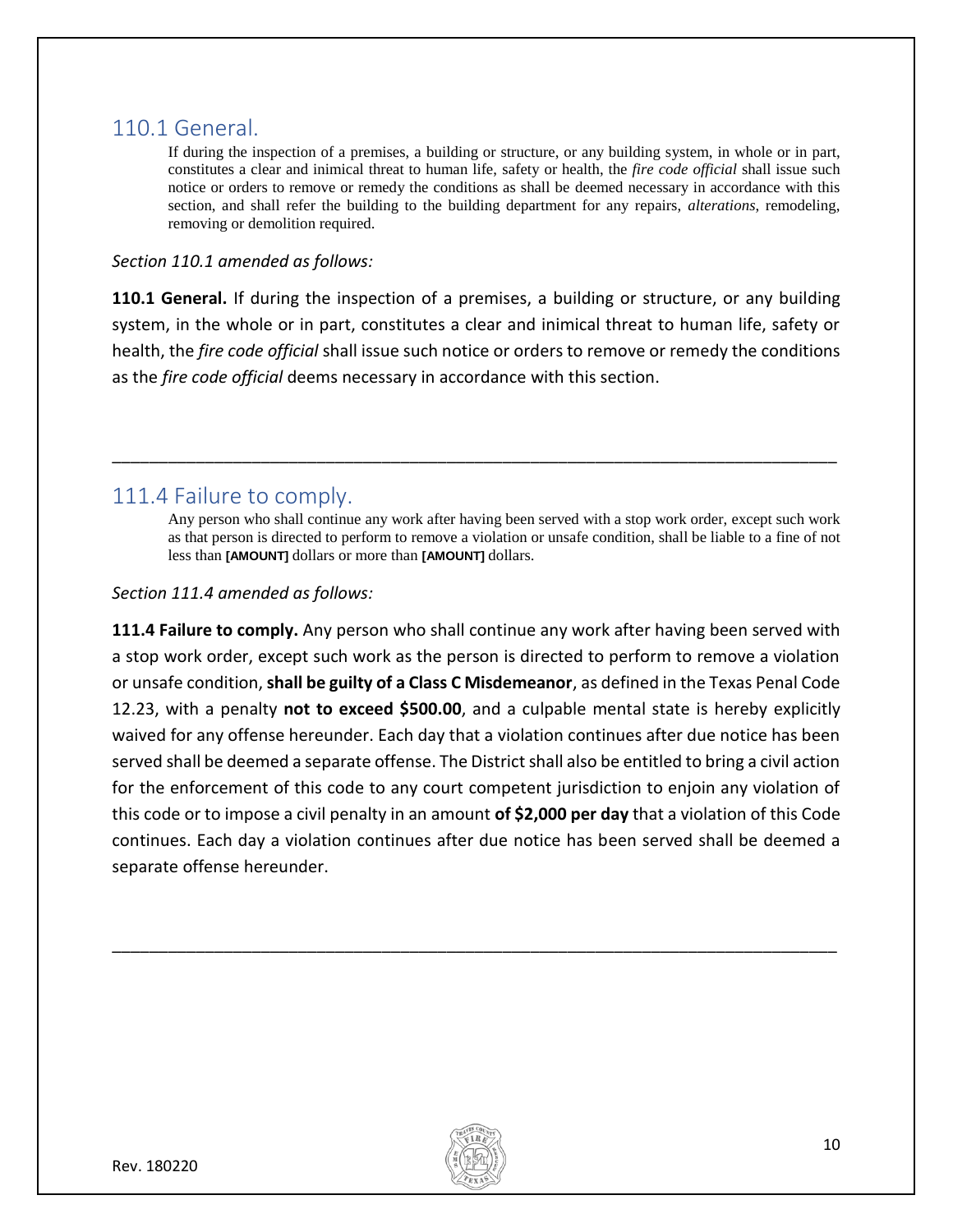## <span id="page-10-0"></span>201.4 Terms not defined.

Where terms are not defined through the methods authorized by this section, such terms shall have ordinarily accepted meanings such as the context implies. *Merriam Webster's Collegiate Dictionary, 11th Edition*, shall be considered as providing ordinarily accepted meanings.

#### *Section 201.4 amended as follows:*

**201.4 Terms not defined.** Where terms are not defined through this order or the methods authorized by this section, such terms shall have ordinarily accepted meanings such as the context implies. *Merriam Webster's Collegiate Dictionary, 11th Edition*, shall be considered as providing ordinarily accepted meanings.

\_\_\_\_\_\_\_\_\_\_\_\_\_\_\_\_\_\_\_\_\_\_\_\_\_\_\_\_\_\_\_\_\_\_\_\_\_\_\_\_\_\_\_\_\_\_\_\_\_\_\_\_\_\_\_\_\_\_\_\_\_\_\_\_\_\_\_\_\_\_\_\_\_\_\_\_\_\_

## <span id="page-10-1"></span>202 General Definitions are revised as follows:

#### **The 2009 Fire Code, and the 2015 Fire Code**

<span id="page-10-2"></span>"2009 Fire Code" means

• the codes and standards, known as the International Fire Code. 2009 Edition, including Appendix Chapters B, C, D, E, F, and I as published by the International Code Council, except for the portions deleted, modified, or amended by the Travis County ESD No. 12 Board of Commissioners in 2013.

#### <span id="page-10-3"></span>"2015 Fire Code" means

• the codes and standards, known as the International Fire Code. 2015 Edition, including Appendix Chapters B, C, D and I as published by the International Code Council, except for the portions deleted, modified, or amended by the Travis County ESD No. 12 Board of Commissioners.

#### <span id="page-10-4"></span>"Applicant" means

• any person who is listed as an applicant or an application for a Building Permit or a System permit or their designee.

#### <span id="page-10-5"></span>"Beginning of Construction" means

- 1) The date on which ground is broken for a building, or
- 2) If no ground is broken, the date on which the first of the following occurs:
	- a. The first materials are added to the original property, or
	- b. Foundation pilings are installed on the original property, or

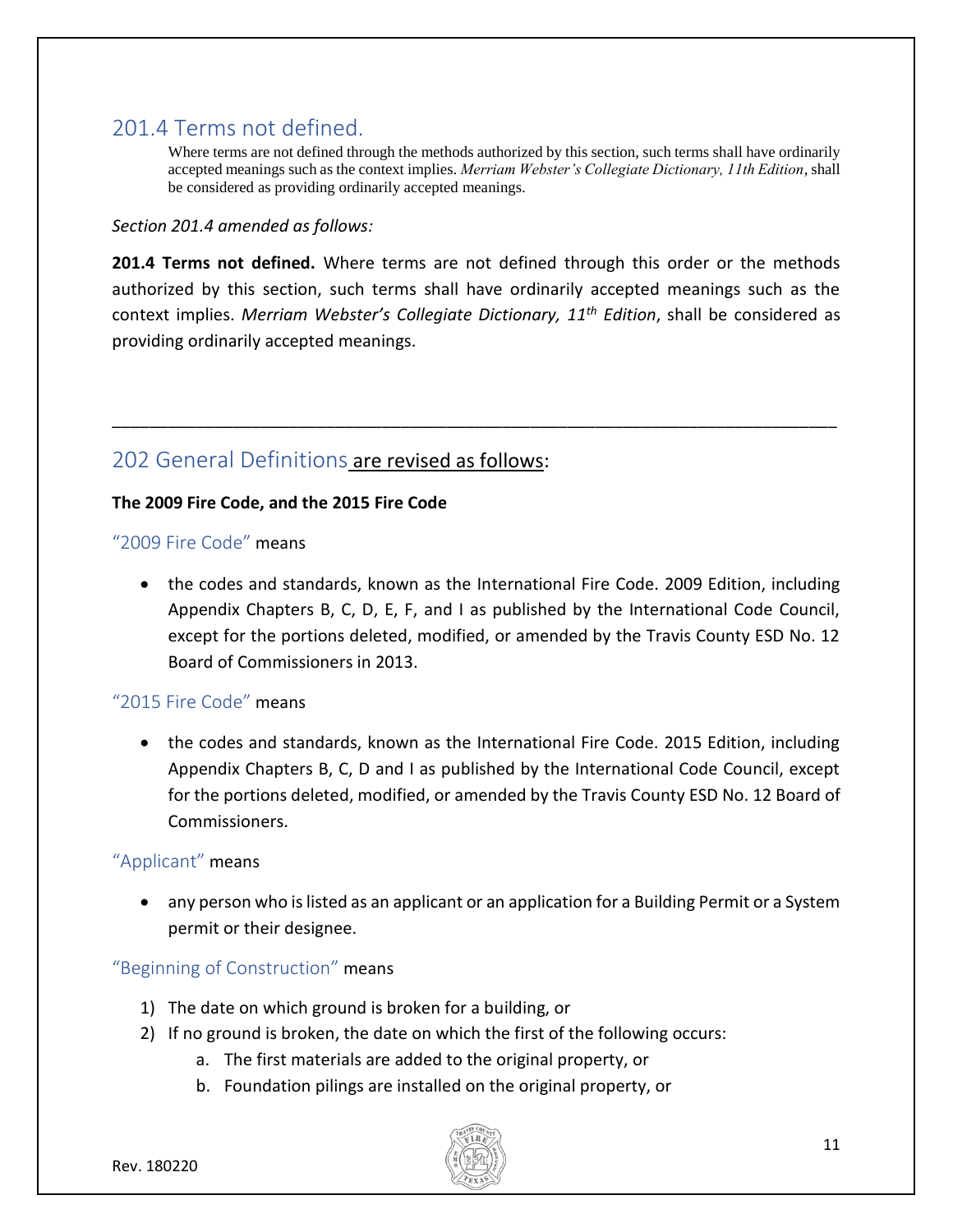c. A manufactured building or relocated structure is placed on the site

## <span id="page-11-0"></span>"Beginning of a Substantial Improvement" means

- the date on which:
	- 1. The repair, restoration, reconstruction, improvement, or remodeling starts, or
	- 2. The change in occupancy classification starts, or
	- 3. Materials are first delivered for any purpose in (1) or (2).

## <span id="page-11-1"></span>"Building"

• includes a Commercial Establishment, Public Building, or multifamily building consisting of more than three units.

## <span id="page-11-2"></span>"Building Permit" means

• the written authority issued by the Travis County ESD No. 12 Fire Marshal's Office to begin construction in a manner that complies with this Chapter and the applicable Fire Code and any reasonable accommodation that has been granted by the *fire code official*.

#### <span id="page-11-3"></span>"Commercial Establishment" means

- any place in which any phase of commercial or business activity occurs but does not include the following:
	- 1. A multifamily residential dwelling consisting of less than four units, or
	- 2. Private garages, carports, sheds.

## <span id="page-11-4"></span>"Fire Marshal" means

• the Fire Marshal of Travis County ESD No. 12, Texas or his duly authorized representative.

## <span id="page-11-5"></span>"Person" means

• an individual, trust, estate, partnership, limited partnership, association, company, or corporation.

## <span id="page-11-6"></span>"Public Building" means any structure:

- 1) That is open to the public during normal business hours or
- 2) To which there is public access as a result of the possession, use, or the nature of the property, without regard to whether access is for business, pleasure, religious worship, the gratification of curiosity or similar purposes, and
- 3) Includes all structures made open by the occupation of them as government buildings, public schools, taverns, inns, or in any other way.

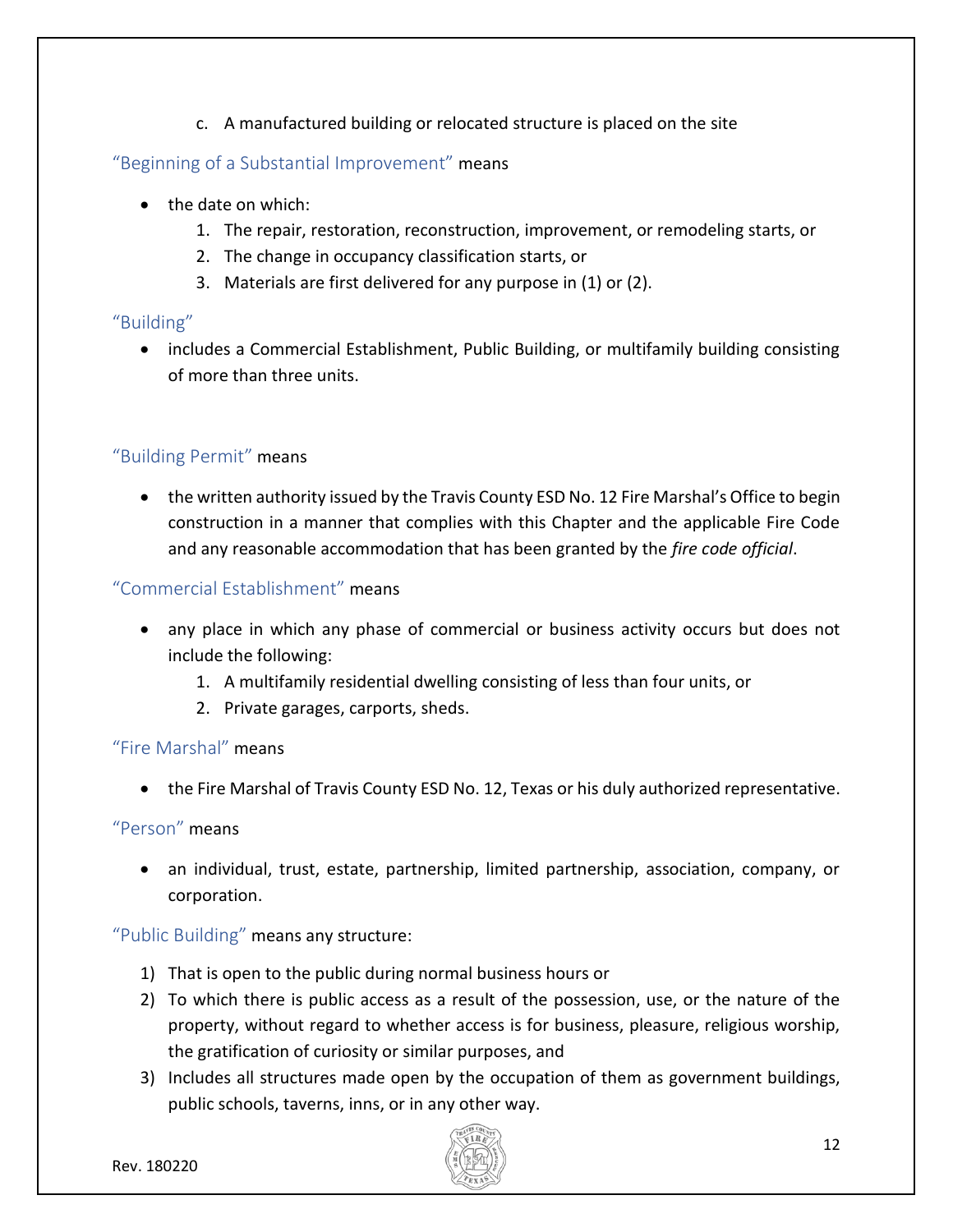#### <span id="page-12-0"></span>"Residential Group R"

*"Residential Group R" occupancies are revised as follows:*

**R-2** Residential occupancies containing *sleeping units* or more than three *dwelling units* where the occupants are primarily permanent in nature, including:

- Apartment houses
- *Boarding houses* (non-transient)
- *Convents*
- Dormitories
- Fraternities and sororities
- Hotels (non-transient)
- Live/work units
- Monasteries
- Motels (non-transient)
- Vacation timeshare properties
- Congregate living facilities with 16 or fewer occupants are allowed to be constructed in accordance with the construction requirement for Group R-3.

#### <span id="page-12-1"></span>"Substantial Improvement" means

- 1) the repair, restoration, reconstruction, improvement or remodeling of a building for which the cost exceeds:
	- a. 50% of the building's value according to the certified tax appraisal roll for Travis County for the year preceding the year, or
	- b. \$50,000; or
- 2) A change in occupancy classification involving a change in the purpose or level of activity in a building, including the renovation of a warehouse into more than three loft apartments.

#### <span id="page-12-2"></span>"System" means

• a fire alarm, fire extinguishing, or smoke control system

#### <span id="page-12-3"></span>"Vacant" means

• a property that is being without content or occupant and free from activity or work.

*Note: If a word or phrase is defined in the 2015 Fire Code, the definitions in that code apply to that word or phrase when it is used in this chapter.*

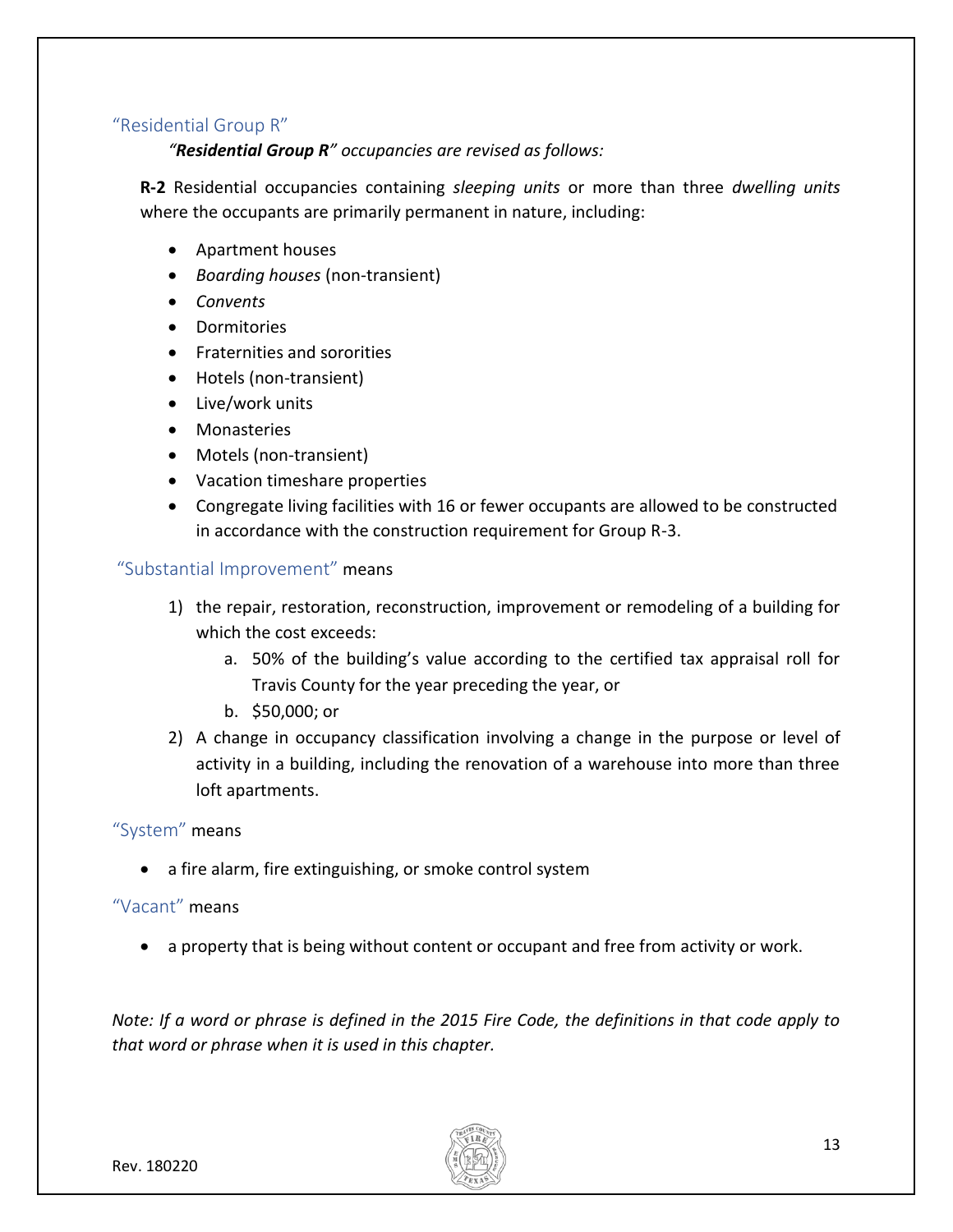## <span id="page-13-0"></span>307.2 Permit required.

A permit shall be obtained from the *fire code official* in accordance with Section 105.6 prior to kindling a fire for recognized silvicultural or range or wildlife management practices, prevention or control of disease or pests, or a bonfire. Application for such approval shall only be presented by and permits issued to the *owner* of the land upon which the fire is to be kindled.

\_\_\_\_\_\_\_\_\_\_\_\_\_\_\_\_\_\_\_\_\_\_\_\_\_\_\_\_\_\_\_\_\_\_\_\_\_\_\_\_\_\_\_\_\_\_\_\_\_\_\_\_\_\_\_\_\_\_\_\_\_\_\_\_\_\_\_\_\_\_\_\_\_\_\_\_\_\_

#### *Section 307.2 amended as follows:*

**307.2 Open Burning – Notification, permission, or permit required.** For any burning other than residential maintenance a permit shall be obtained from the *fire code official* in accordance with Section 105.6 prior to kindling a fire for recognized silvicultural or range or wildlife management practices, prevention, or control of disease or pests, a bonfire, or any other outdoor burning within the District. All outdoor burning authorized with the District shall be conducted in full compliance with all applicable statutes, rules, or regulations, including this Ordinance, and in the case of conflict between any other applicable statute, rule, or regulation and this Ordinance, the more stringent provision shall prevail.

## <span id="page-13-1"></span>Outdoor Burning Procedure

**Residential Maintenance** – All outdoor burning conducted within the ESD12 District must be authorized and may require an on-site visit prior to initiating any outdoor burning. The individual responsible for the outdoor burning shall contact the **ESD12 Office of the Fire Marshal at 512- 272-4502, Monday through Friday, 8 a.m.-5p.m** for notification and instructions.

\_\_\_\_\_\_\_\_\_\_\_\_\_\_\_\_\_\_\_\_\_\_\_\_\_\_\_\_\_\_\_\_\_\_\_\_\_\_\_\_\_\_\_\_\_\_\_\_\_\_\_\_\_\_\_\_\_\_\_\_\_\_\_\_\_\_\_\_\_\_\_\_\_\_\_\_\_\_

After the burn request is received, a *fire code official* or on duty fire department officer may conduct an on-site inspection, if required, and permission may be granted to conduct the burn if said burn can be conducted in a safe manner and such burn is in compliance with all applicable statutes, laws, rules, or regulations, including the Texas Clean Air Act and the Texas Outdoor Burning Rule, Title 30, Texas Administrative Code (30 TAC), Sections 111.201-111.221. Open Burning as described above is to be intended for **residential maintenance (restrictions apply) and does not require a permit or permit fee**, given burning is occasional and not commercial in nature.

Any Open Burning other than that intended for residential maintenance described above, i.e. Lot Clearing, Prescribed Burning, or if the code official's opinion any request that exceeds acceptable height, size or frequency, shall require prescribed burn (Open Burn) permit and/or associated permit fees. Application for such approval(s) shall only be issued to the owner of the land upon which the fire is to be kindled.

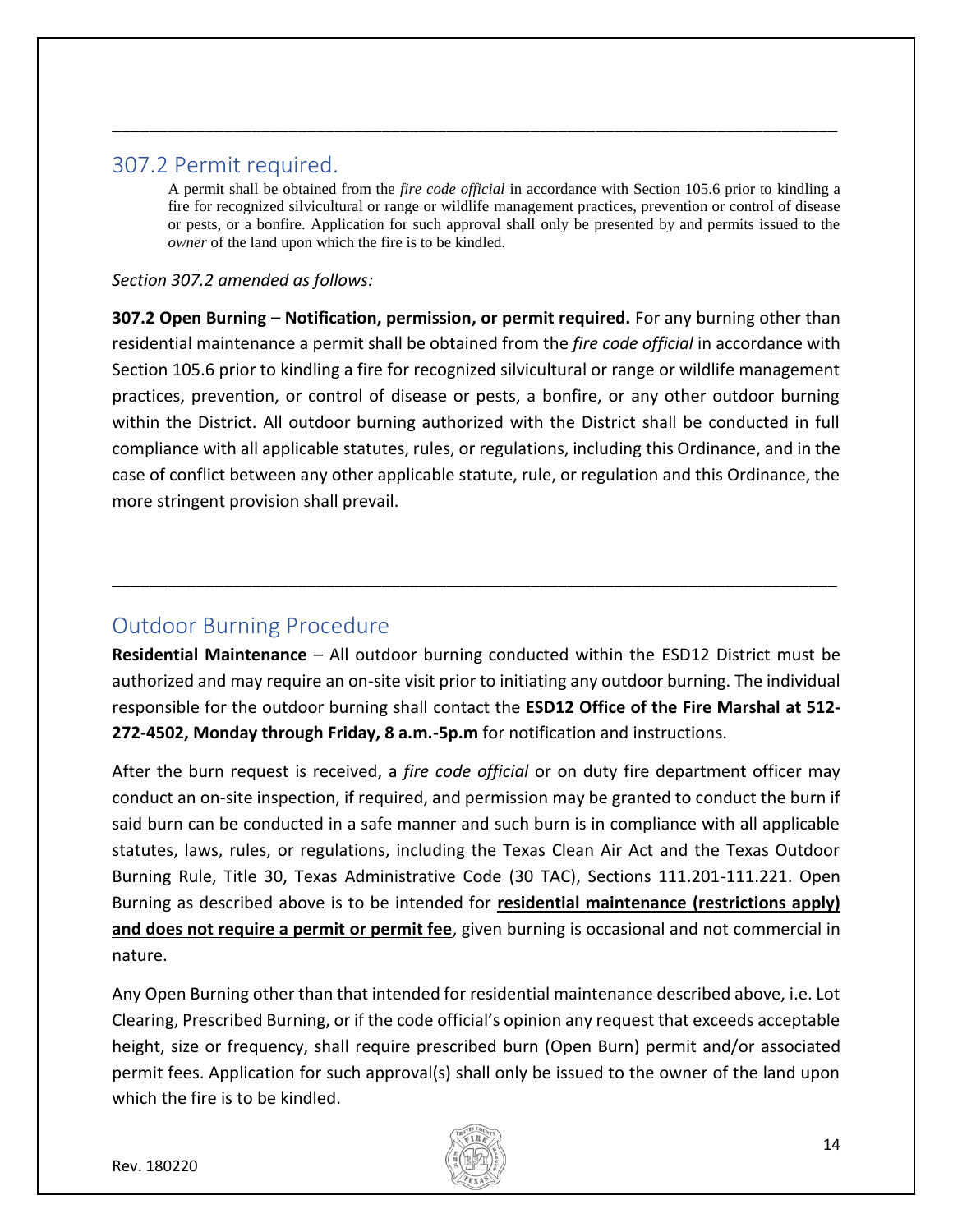#### **Open Burning site requirements (All):**

- Site inspected or approved by a Fire Department Official.
- Phone available on site, at all times, to contact 9-1-1.
- Burn site is at least **50** feet from any structure.
- Wind and/or other environmental conditions are favorable.
- Cannot burn prohibited items.
- Proposed burn site is manageable size and height. (10' x 10')
- Approved water source or extinguishing equipment/agent available, at all times, on burn site.
- Burn site is downwind or at least **300** feet from any occupants that might be sensitive to smoke.
- Applicant to be informed of burn regulations.
- Applicant must abide by any additional requirements provided by code official.

\_\_\_\_\_\_\_\_\_\_\_\_\_\_\_\_\_\_\_\_\_\_\_\_\_\_\_\_\_\_\_\_\_\_\_\_\_\_\_\_\_\_\_\_\_\_\_\_\_\_\_\_\_\_\_\_\_\_\_\_\_\_\_\_\_\_\_\_\_\_\_\_\_\_\_\_\_\_

• When issued, all permits shall be kept on the premises designated therein, at all times, and shall be posted in a conspicuous place on the premises or shall be kept on the premises location designated by the *fire code official.*

## <span id="page-14-0"></span>307.2.1 Authorization.

Where required by state or local law or regulations, *open burning* shall only be permitted with prior approval from the state or local air and water quality management authority, provided that all conditions specified in the authorization are followed

*Section 307.2.1 amended as follows:*

**307.2.1 Authorization.** All **outdoor burning** shall be done in accordance with Texas Outdoor Burning Rule Title 30 Texas Administrative Code (30 TAC) Sections 111.201-111.221. If a conflict should arise between this code and the Texas Outdoor Burning Rule, Title 30 Texas Administrative Code (30 TAC), Sections 111.201-111.221, then the more stringent rule shall apply. Where required by state or local law or this code, open burning shall only be authorized with prior approval from the state or local air and water quality management authority or other authorities having jurisdictions, provided that all conditions specified in the authorization are followed. If issued, permits may be revoked at any time by the *fire code official* if any conditions or limitations set forth in the permit have been violated. This action, if taken, may result in fines, penalties as set forth herein, or additional fees issued by the District.

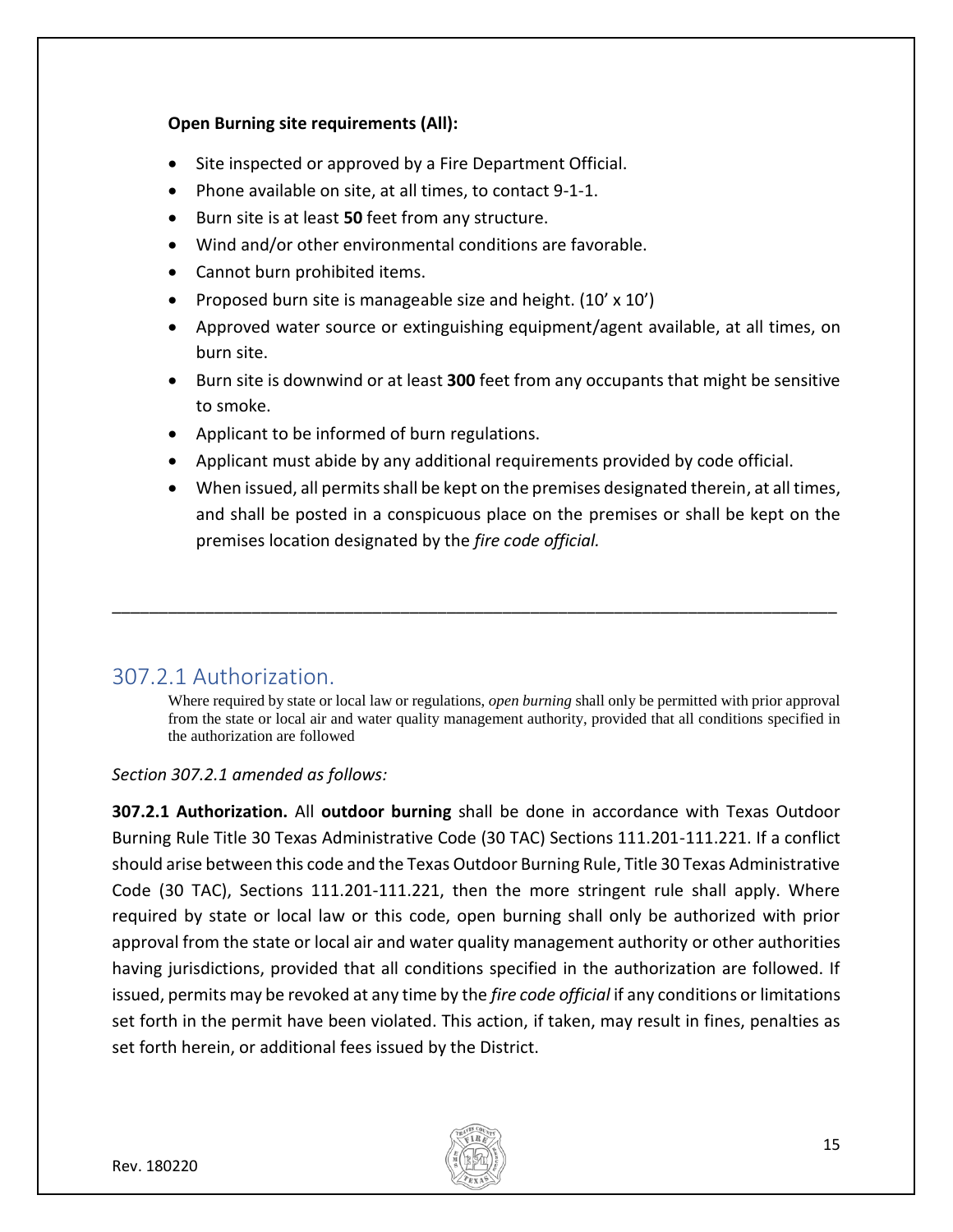#### <span id="page-15-0"></span>307.4 Location.

The location for *open burning* shall be not less than 50 feet (15 240 mm) from any structure, and provisions shall be made to prevent the fire from spreading to within 50 feet (15 240 mm) of any structure.

\_\_\_\_\_\_\_\_\_\_\_\_\_\_\_\_\_\_\_\_\_\_\_\_\_\_\_\_\_\_\_\_\_\_\_\_\_\_\_\_\_\_\_\_\_\_\_\_\_\_\_\_\_\_\_\_\_\_\_\_\_\_\_\_\_\_\_\_\_\_\_\_\_\_\_\_\_\_

**Exceptions:**

1. Fires in *approved* containers that are not less than 15 feet (4572 mm) from a structure.

2. The minimum required distance from a structure shall be 25 feet (7620 mm) where the pile size

is 3 feet (914 mm) or less in diameter and 2 feet (610 mm) or less in height.

*Section 307.4 amended as follows:*

**307.4 Location.** The location for *open burning* shall be not less than 50 feet from any structure, and provisions shall be made to prevent the fire from spreading to within 50 feet of any structure.

\_\_\_\_\_\_\_\_\_\_\_\_\_\_\_\_\_\_\_\_\_\_\_\_\_\_\_\_\_\_\_\_\_\_\_\_\_\_\_\_\_\_\_\_\_\_\_\_\_\_\_\_\_\_\_\_\_\_\_\_\_\_\_\_\_\_\_\_\_\_\_\_\_\_\_\_\_\_

Exceptions:

1. Fires in *approved* containers that are not less than 25 feet from a structure.

## <span id="page-15-1"></span>308.1.4 Open-flame cooking devices.

Charcoal burners and other open-flame cooking devices shall not be operated on combustible balconies or within 10 feet (3048 mm) of combustible construction**.**

#### **Exceptions:**

1. One- and two-family *dwellings*.

2. Where buildings, balconies and decks are protected by an *automatic sprinkler system*.

3. LP-gas cooking devices having LP-gas container with a water capacity not greater than 21/<sup>2</sup> pounds [nominal 1-pound (0.454 kg) LP-gas capacity].

*Section 308.1.4 amended as follows:*

**308.1.4 Open-flame cooking devices.** Charcoal burners and other flame cooking devices shall not be operated on balconies or within 10 ft. of combustible construction. Such cooking devices shall not be stored on balconies.

\_\_\_\_\_\_\_\_\_\_\_\_\_\_\_\_\_\_\_\_\_\_\_\_\_\_\_\_\_\_\_\_\_\_\_\_\_\_\_\_\_\_\_\_\_\_\_\_\_\_\_\_\_\_\_\_\_\_\_\_\_\_\_\_\_\_\_\_\_\_\_\_\_\_\_\_\_\_

Exception:

1. One-and Two-family dwellings.

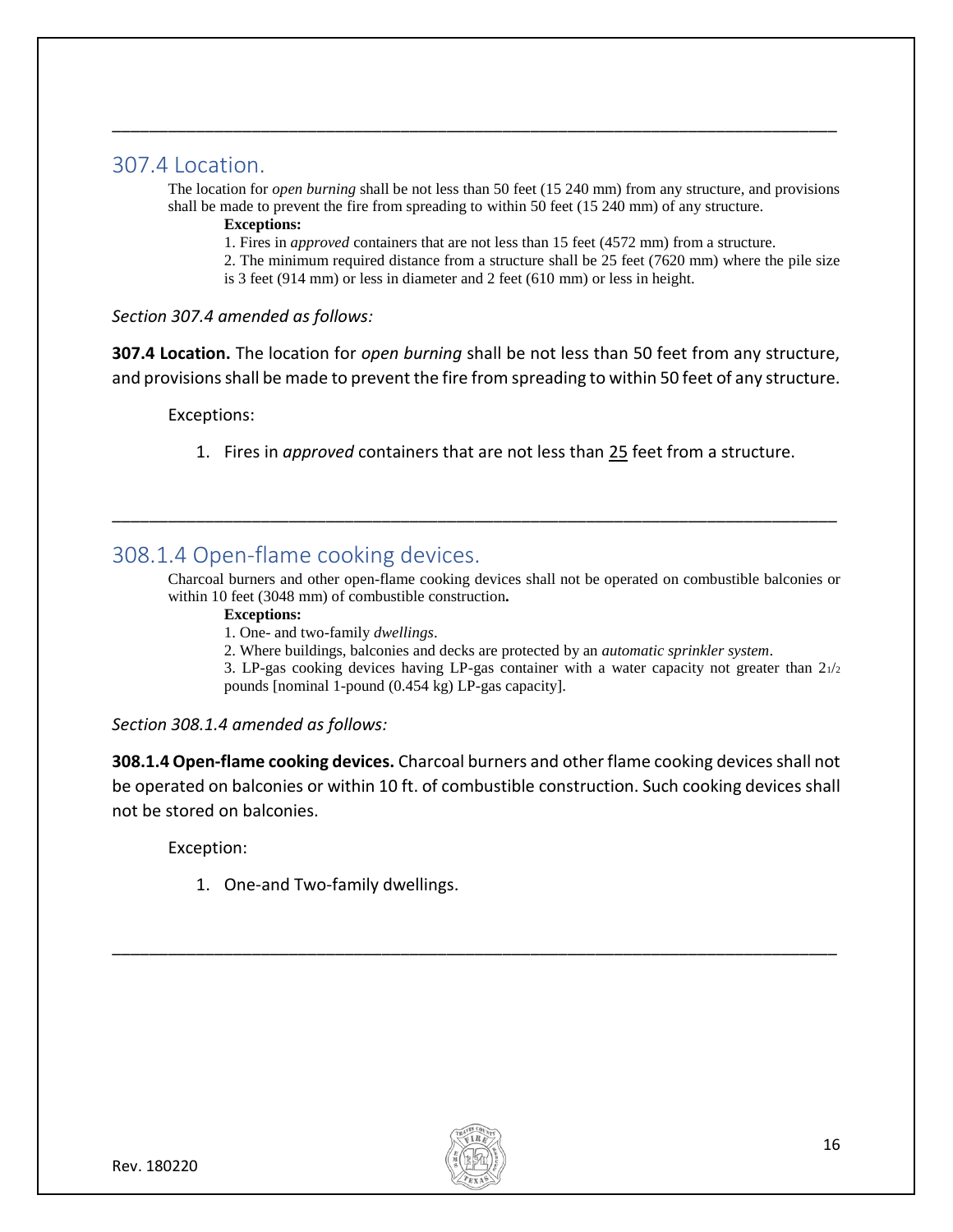## <span id="page-16-0"></span>311.1 General.

Temporarily unoccupied buildings, structures, premises or portions thereof, including tenant spaces, shall be safeguarded and maintained in accordance with Sections 311.1.1 through 311.6.

#### *Section 311.1 is amended by adding the following:*

**311.1.3** Any property that is vacant for a period of greater than 180 days shall not be considered as grandfathered and meet the requirements of the currently adopted code for Change of Use or Occupancy 102.3

## <span id="page-16-1"></span>403.12.2 Public safety plan for gatherings.

Where the *fire code official* determines that an indoor or outdoor gathering of persons has an adverse impact on public safety through diminished access to buildings, structures, fire hydrants and fire apparatus access roads or where such gatherings adversely affect public safety services of any kind, the *fire code official* shall have the authority to order the development of or prescribe a public safety plan that provides an *approved*  level of public safety and addresses the following items:

- 1. Emergency vehicle ingress and egress.
- 2. Fire protection.
- 3. Emergency egress or escape routes.
- 4. Emergency medical services.
- 5. Public assembly areas.
- 6. The directing of both attendees and vehicles, including the parking of vehicles.
- 7. Vendor and food concession distribution.
- 8. The need for the presence of law enforcement.
- 9. The need for fire and emergency medical services personnel.

#### *Section 403.12.2 amended as follows:*

**403.12.2 Public safety plan.** Where the *fire code official* determines that an indoor or outdoor gathering of *persons* has an adverse impact on public safety through diminished access to buildings, structures, fire hydrants and fire apparatus access roads, or were such gatherings adversely affect public safety services of any kind, the *fire code official* shall have the authority to order the development of, or prescribe a plan for, the provision of an *approved* level of public safety.

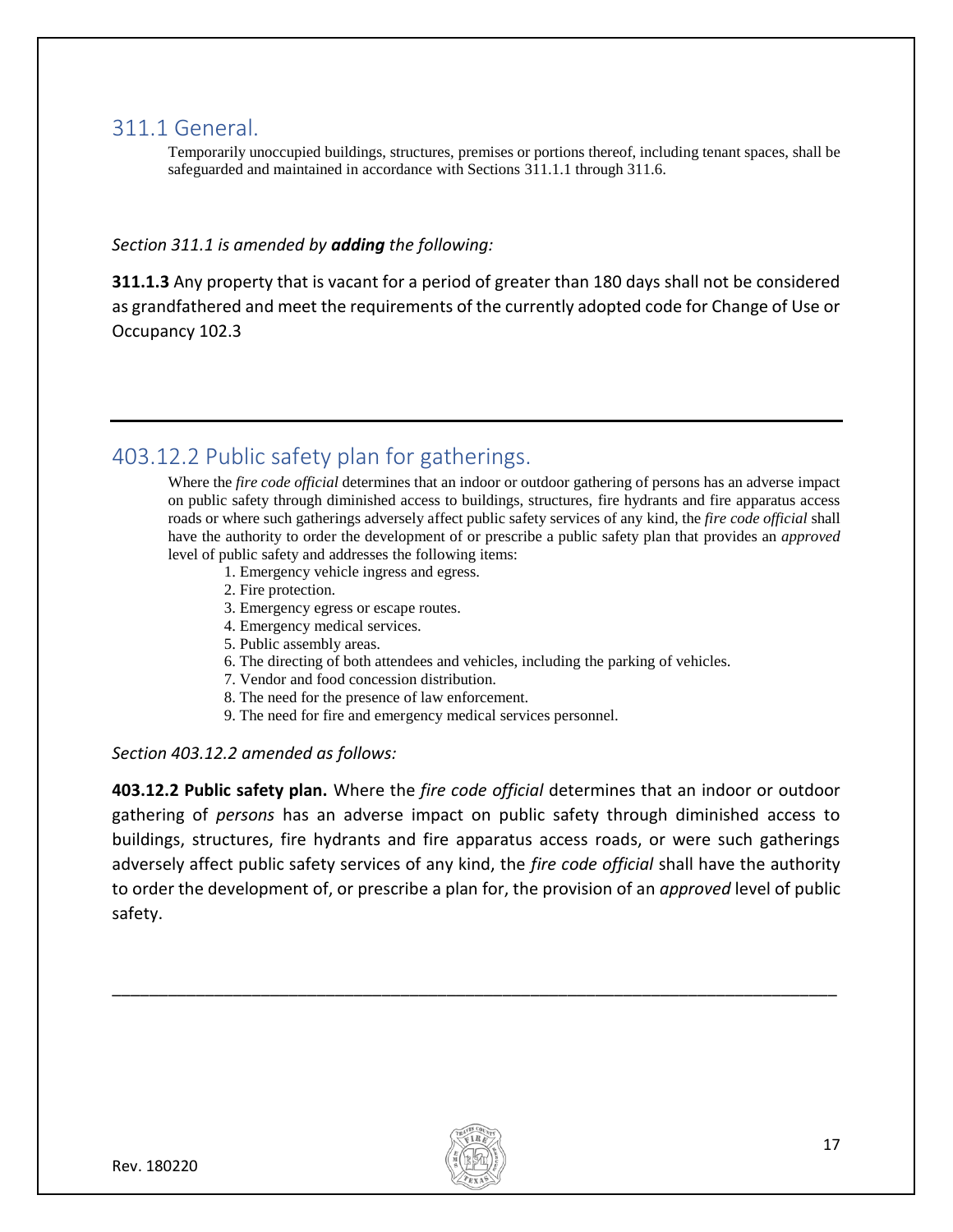## <span id="page-17-0"></span>503.1.1 Buildings and facilities.

*Approved* fire apparatus access roads shall be provided for every facility, building or portion of a building hereafter constructed or moved into or within the jurisdiction. The fire apparatus access road shall comply with the requirements of this section and shall extend to within 150 feet (45 720 mm) of all portions of the facility and all portions of the *exterior walls* of the first story of the building as measured by an *approved* route around the exterior of the building or facility.

#### **Exceptions:**

1. The *fire code official* is authorized to increase the dimension of 150 feet (45 720 mm) where any of the following conditions occur:

> 1.1. The building is equipped throughout with an *approved automatic sprinkler system* installed in accordance with Section 903.3.1.1, 903.3.1.2 or 903.3.1.3. 1.2. Fire apparatus access roads cannot be installed because of location on property, topography, waterways, nonnegotiable grades or other similar conditions, and an *approved* alternative means of fire protection is provided. 1.3. There are not more than two Group R-3 or Group U occupancies.

2. Where approved by the *fire code official*, fire apparatus access roads shall be permitted to be exempted or modified for solar photovoltaic power generation facilities.

*Section 503.1.1 amended as follows:*

**503.1.1 Buildings and facilities.** Approved fire apparats access roads shall be provided for every facility, building or portion of a building hereafter constructed or moved into of within the jurisdiction. The fire apparatus access road shall comply with the requirements of this section and Appendix D of this code. Access roads shall extend to within 150 feet (45 720mm) of all portions of the facility and all portions of the exterior walls of the first story of the building as measured by an approved route around the exterior of the building or facility.

\_\_\_\_\_\_\_\_\_\_\_\_\_\_\_\_\_\_\_\_\_\_\_\_\_\_\_\_\_\_\_\_\_\_\_\_\_\_\_\_\_\_\_\_\_\_\_\_\_\_\_\_\_\_\_\_\_\_\_\_\_\_\_\_\_\_\_\_\_\_\_\_\_\_\_\_\_\_\_\_\_\_\_\_\_\_\_\_\_\_\_\_\_

**Exceptions** were removed.

#### <span id="page-17-1"></span>503.2.1 Dimensions.

Fire apparatus access roads shall have an unobstructed width of not less than 20 feet (6096 mm), exclusive of shoulders, except for *approved* security gates in accordance with Section 503.6, and an unobstructed vertical clearance of not less than 13 feet 6 inches (4115 mm).

*Section 503.2.1 amended as follows:*

**503.2.1 Dimensions.** Fire apparatus access roads shall have an unobstructed width of not less than 25 feet, except for approved security gates in accordance with Section 503.6, and an unobstructed vertical clearance of not less than 14 feet.

**Exception:** Widths less than 25 feet as approved in writing by the Fire Chief.

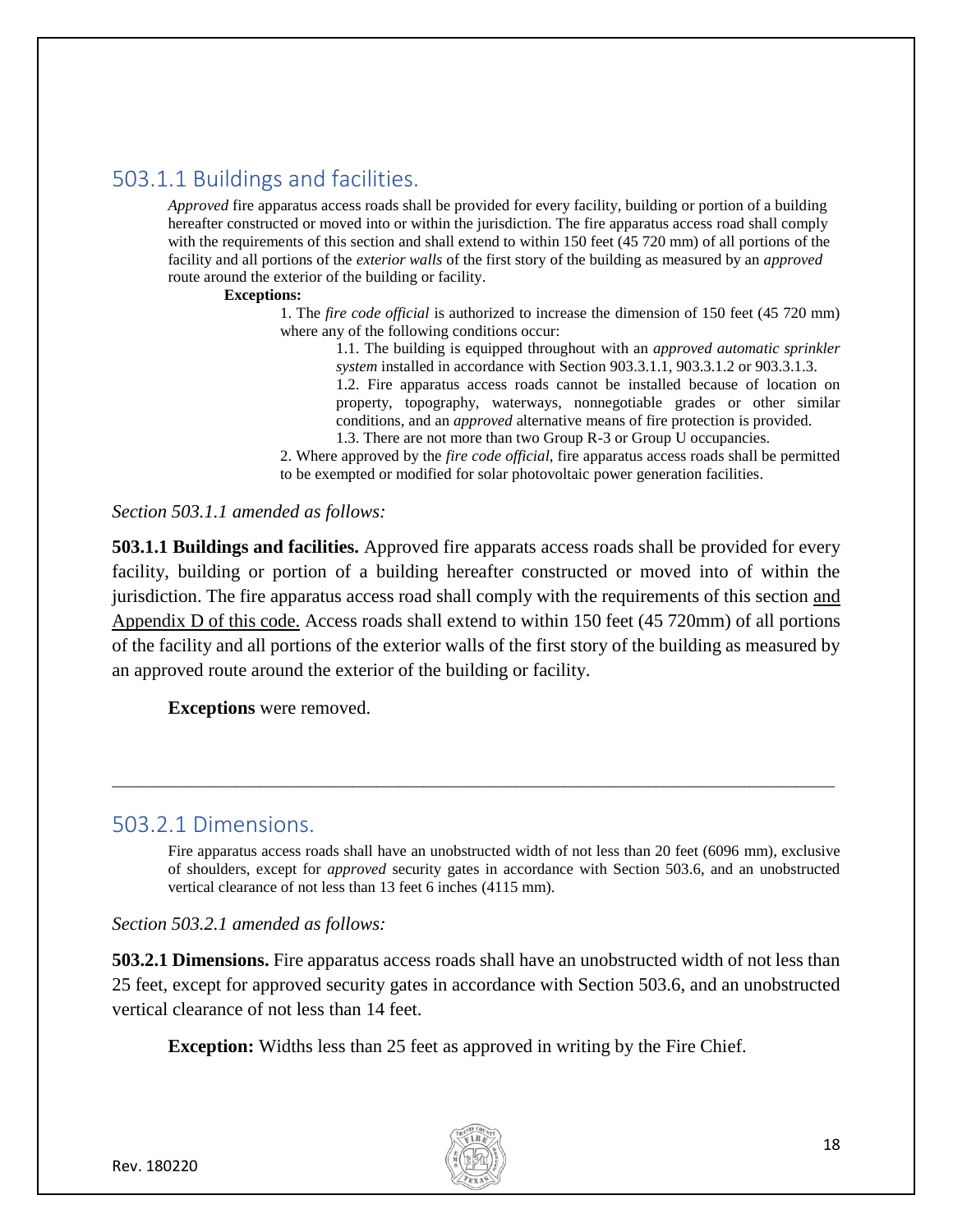## <span id="page-18-0"></span>503.6 Security gates.

The installation of security gates across a fire apparatus access road shall be *approved* by the fire chief. Where security gates are installed, they shall have an *approved* means of emergency operation. The security gates and the emergency operation shall be maintained operational at all times. Electric gate operators, where provided, shall be *listed* in accordance with UL 325. Gates intended for automatic operation shall be designed, constructed and installed to comply with the requirements of ASTM F 2200.

 $\overline{a_1}$  ,  $\overline{a_2}$  ,  $\overline{a_3}$  ,  $\overline{a_4}$  ,  $\overline{a_5}$  ,  $\overline{a_6}$  ,  $\overline{a_7}$  ,  $\overline{a_8}$  ,  $\overline{a_9}$  ,  $\overline{a_9}$  ,  $\overline{a_9}$  ,  $\overline{a_9}$  ,  $\overline{a_9}$  ,  $\overline{a_9}$  ,  $\overline{a_9}$  ,  $\overline{a_9}$  ,  $\overline{a_9}$  ,

#### *Section 503.6 amended as follows:*

**503.6 Security Gates.** The installation of security gates across a fire apparatus road shall be approved by the *fire code official*. Where security gates are installed, they shall have an approved means of emergency operation, including a means of operation without power and a means of operation with a Knox Box. The security gates and emergency operation shall be maintained at all times. A single gate serving two-way traffic shall be 25 feet in clear open width. When two gates are installed an each only serves one direction of travel, they shall be 15 feet in clear open width each. This code pertains to new and existing gates.

\_\_\_\_\_\_\_\_\_\_\_\_\_\_\_\_\_\_\_\_\_\_\_\_\_\_\_\_\_\_\_\_\_\_\_\_\_\_\_\_\_\_\_\_\_\_\_\_\_\_\_\_\_\_\_\_\_\_\_\_\_\_\_\_\_\_\_\_\_\_\_\_\_\_\_\_\_\_\_\_\_\_\_\_\_\_\_\_\_\_\_\_\_

## <span id="page-18-1"></span>505.1 Address identification.

New and existing buildings shall be provided with *approved* address identification. The address identification shall be legible and placed in a position that is visible from the street or road fronting the property. Address identification characters shall contrast with their background. Address numbers shall be Arabic numbers or alphabetical letters. Numbers shall not be spelled out. Each character shall be not less than 4 inches (102 mm) high with a minimum stroke width of 1/2 inch (12.7 mm). Where required by the *fire code official*, address identification shall be provided in additional *approved* locations to facilitate emergency response. Where access is by means of a private road and the building cannot be viewed from the *public way*, a monument, pole or other sign or means shall be used to identify the structure. Address identification shall be maintained.

#### *Section 505.1 amended as follows:*

**505.1 Address identification.** New and existing buildings shall be provided with *approved* address and building identification. The address and building identification shall be legible and placed in a position that is visible from the street or road fronting the property. Address and building identification characters shall contrast with their background. Address and building numbers shall be Arabic numbers or alphabetical letters. Numbers shall not be spelled out. Each character shall be not less than 6 inches high with a minimum stroke width of 1/2 inch. Where required by the *fire code official*, address and building identification shall be provided in additional *approved* locations to facilitate emergency response. Where access is by means of a private road and the building cannot be viewed from the *public way*, a monument, pole or other sign or means shall be used to identify the structure. Address and building identification shall be maintained.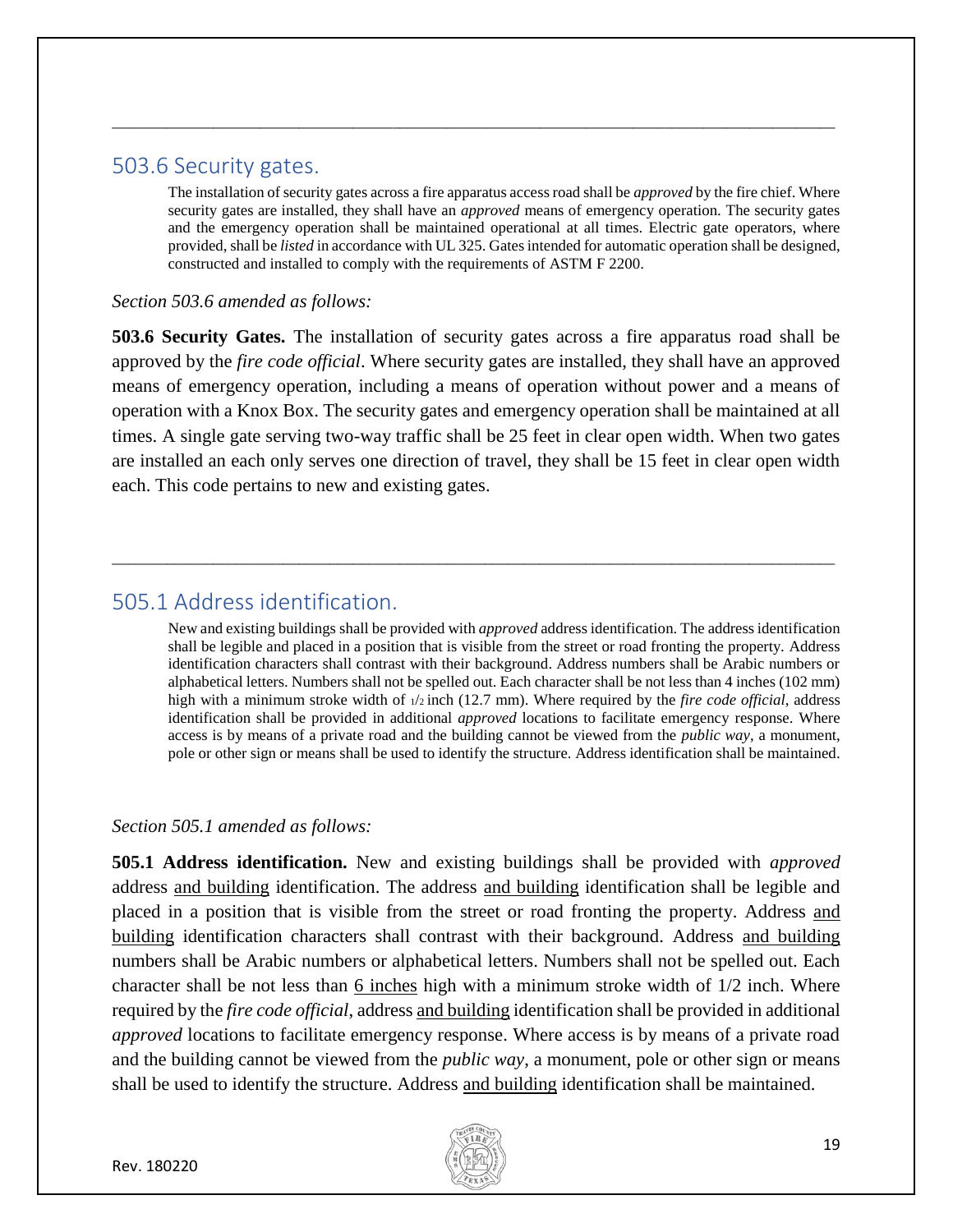## <span id="page-19-0"></span>509.3 Main Electrical Disconnect.

#### *Section 509.3 added and amended as follows:*

**509.3 Main Electrical Disconnect.** The main electrical disconnect for each building shall be installed on the exterior of the building in an approved location. In lieu of the main disconnect, a remote shunt trip may be installed to disconnect electrical service when approved by the *fire code official*. (**This was added to section 509 for Firefighter safety**)

\_\_\_\_\_\_\_\_\_\_\_\_\_\_\_\_\_\_\_\_\_\_\_\_\_\_\_\_\_\_\_\_\_\_\_\_\_\_\_\_\_\_\_\_\_\_\_\_\_\_\_\_\_\_\_\_\_\_\_\_\_\_\_\_\_\_\_\_\_\_\_\_\_\_\_\_\_\_\_\_\_\_\_\_\_\_\_\_\_\_\_\_\_

\_\_\_\_\_\_\_\_\_\_\_\_\_\_\_\_\_\_\_\_\_\_\_\_\_\_\_\_\_\_\_\_\_\_\_\_\_\_\_\_\_\_\_\_\_\_\_\_\_\_\_\_\_\_\_\_\_\_\_\_\_\_\_\_\_\_\_\_\_\_\_\_\_\_\_\_\_\_\_\_\_\_\_\_\_\_\_\_\_\_\_\_\_

## <span id="page-19-1"></span>605.5.1 Power supply.

Extension cords shall be plugged directly into an *approved* receptacle, power tap or multiplug adapter and, except for *approved* multiplug extension cords, shall serve only one portable appliance.

*Section 605.5.1 amended as follows:*

**605.5.1 Power Supply.** Extension cords shall be plugged directly into an approved receptacle, power tap or multi-plug adapter proved with surge protection and, except for approved multi-plug extension cords, shall serve only one portable appliance.

## <span id="page-19-2"></span>807.5.2.3 Artwork in classrooms.

Artwork and teaching materials shall be limited on walls of classrooms to not more than 50 percent of the specific wall area to which they are attached.

*Section 807.5.2.3 amended as follows:*

**807.5.2.3 Artwork in classrooms.** Artwork and teaching materials shall be limited on walls of classrooms to not more than 20 percent of the specific wall area to which they are attached. The amount of wall area covered can be increased to 50 percent in buildings protected throughout by an automatic fire sprinkler system.

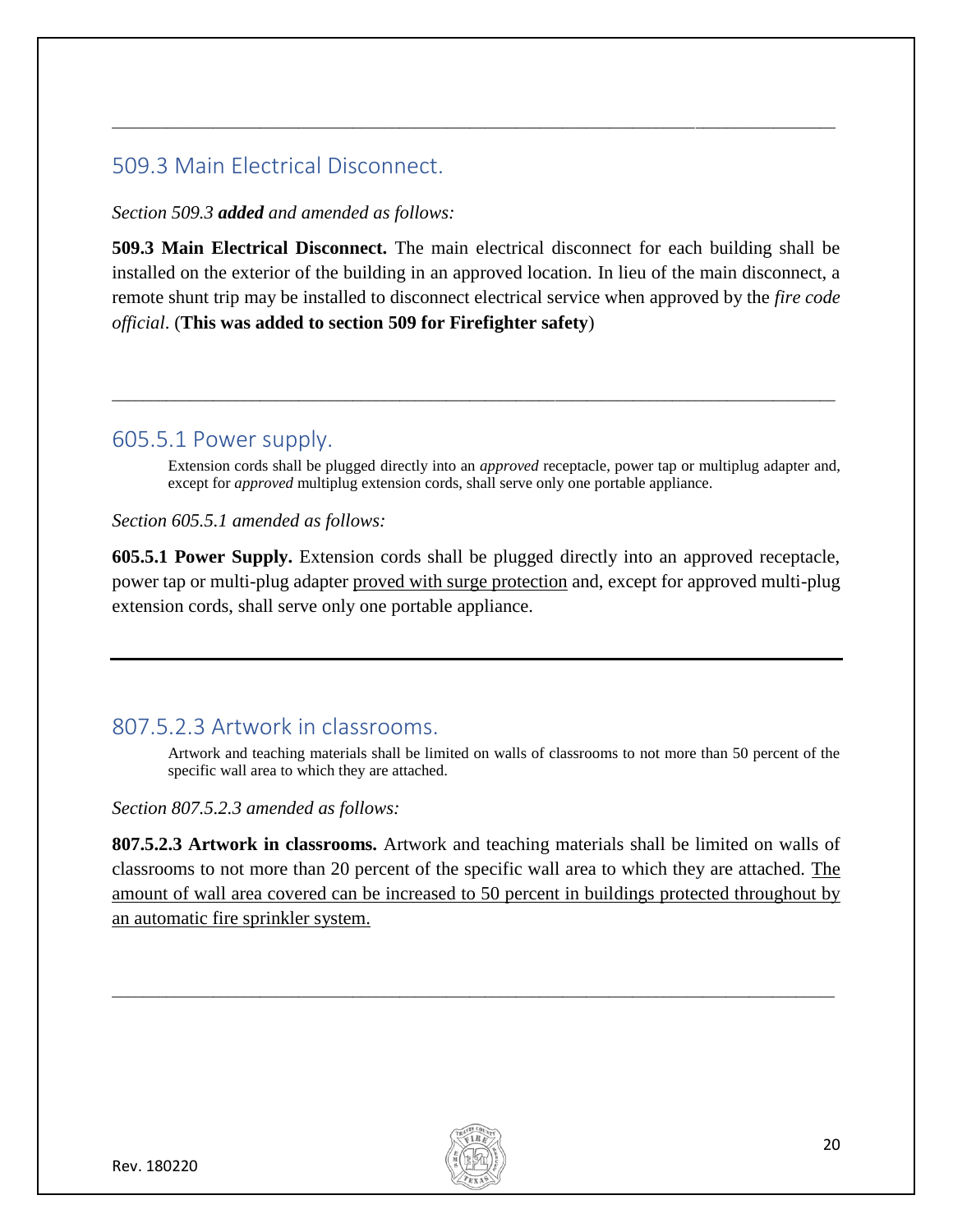## <span id="page-20-0"></span>807.5.5.3 Artwork in classrooms.

Artwork and teaching materials shall be limited on walls of classrooms to not more than 50 percent of the specific wall area to which they are attached.

#### *Section 807.5.5.3 amended as follows:*

**807.5.5.3 Artwork in classrooms.** Artwork and teaching materials shall be limited on walls of classrooms to not more than 20 percent of the specific wall area to which they are attached. The amount of wall area covered can be increased to 50 percent in buildings protected throughout by an automatic fire sprinkler system.

\_\_\_\_\_\_\_\_\_\_\_\_\_\_\_\_\_\_\_\_\_\_\_\_\_\_\_\_\_\_\_\_\_\_\_\_\_\_\_\_\_\_\_\_\_\_\_\_\_\_\_\_\_\_\_\_\_\_\_\_\_\_\_\_\_\_\_\_\_\_\_\_\_\_\_\_\_\_\_\_\_\_\_\_\_\_\_\_\_\_\_\_\_

## <span id="page-20-1"></span>901.4.6 Pump and riser room size.

Where provided, fire pump rooms and *automatic sprinkler system* riser rooms shall be designed with adequate space for all equipment necessary for the installation, as defined by the manufacturer, with sufficient working space around the stationary equipment. Clearances around equipment to elements of permanent construction, including other installed equipment and appliances, shall be sufficient to allow inspection, service, repair or replacement without removing such elements of permanent construction or disabling the function of a required fire-resistance-rated assembly. Fire pump and *automatic sprinkler system* riser rooms shall be provided with a door(s) and an unobstructed passageway large enough to allow removal of the largest piece of equipment.

#### *Section 901.4.6 amended as follows:*

**901.4.6 Pump and riser room.** A dedicated room shall be provided for fire pumps and automatic sprinkler system risers. Pump and riser rooms shall be provided with exterior access and the exterior access door shall face an access drive marked as a fire lane. Pump rooms shall comply with the construction requirements specified in NFPA Standard 20. Where provided, fire pump rooms and *automatic sprinkler system* riser rooms shall be designed with adequate space for all equipment necessary for the installation, as defined by the manufacturer, with sufficient working space around the stationary equipment. Clearances around equipment to elements of permanent construction, including other installed equipment and appliances, shall be sufficient to allow inspection, service, repair or replacement, without removing such elements of permanent construction or disabling the function of a required fire-resistance-rated assembly. Fire pump and *automatic sprinkler system* riser rooms shall be provided with a door(s) and an unobstructed passageway large enough to allow remove of the largest piece of equipment.

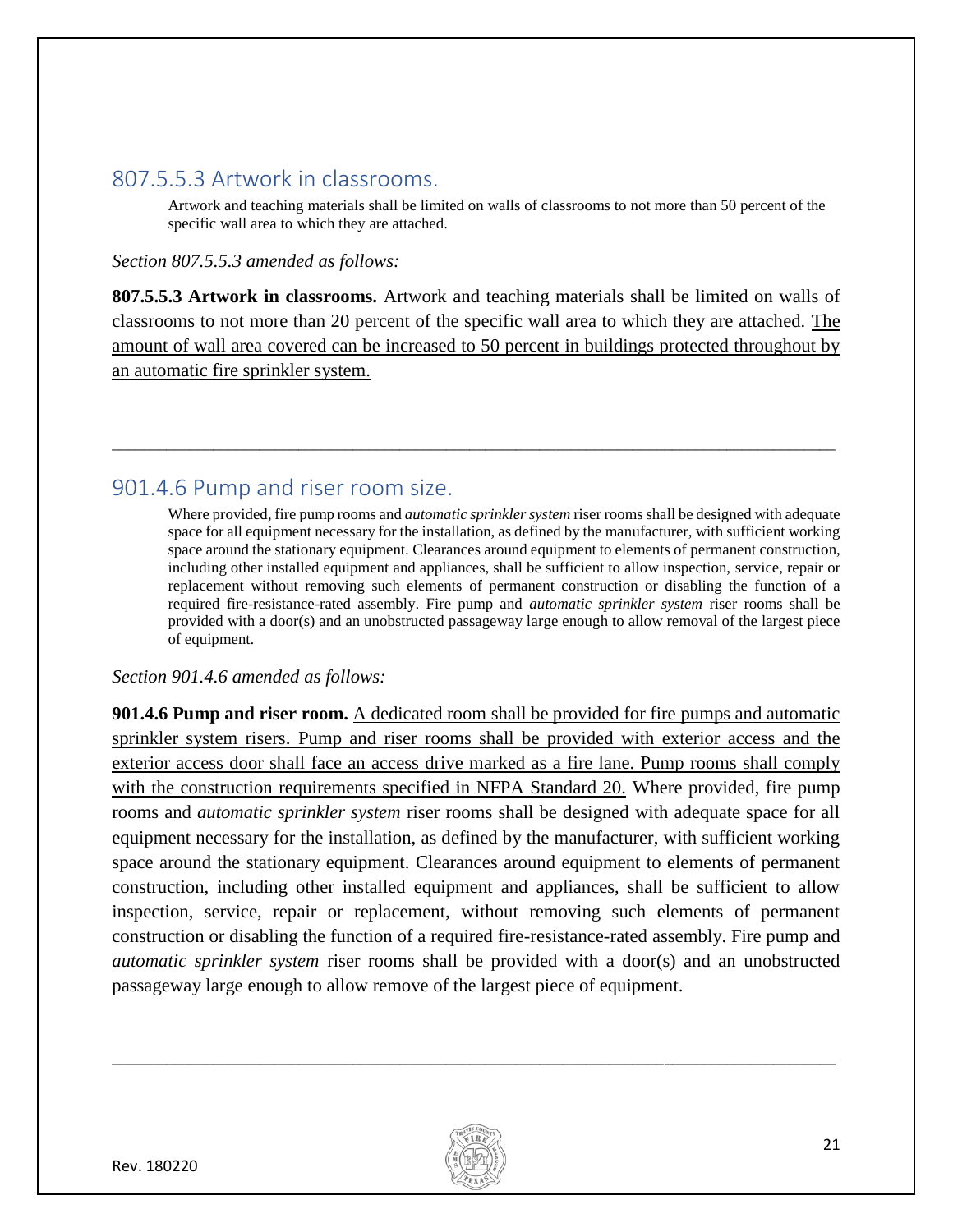## <span id="page-21-0"></span>903.2.9 Group S-1.

An *automatic sprinkler system* shall be provided throughout all buildings containing a Group S-1 occupancy where one of the following conditions exists:

1. A Group S-1 *fire area* exceeds 12,000 square feet (1115 m2).

2. A Group S-1 *fire area* is located more than three stories above grade plane.

3. The combined area of all Group S-1 *fire areas* on all floors, including any mezzanines, exceeds 24,000 square feet (2230 m2).

4. A Group S-1 *fire area* used for the storage of commercial motor vehicles where the *fire area* exceeds 5,000 square feet (464 m2).

5. A Group S-1 occupancy used for the storage of upholstered furniture or mattresses exceeds 2,500 square feet (232 m<sub>2</sub>).

*Section 903.2.9 amended as follows:*

**903.2.9 Group S-1.** A 903.2.99 automatic sprinkler system shall be provided throughout all buildings containing a Group S-1 occupancy where one of the following conditions exists:

- 1. A Group S-1 fire area exceeds 12,000 square feet (1115 m2).
- 2. A Group S-1 fire area is located more than three stories above grade plane.
- 3. The combined area of all Group S-1 fire areas on all floors, including any mezzanines, exceeds 24,000 square feet (2230 m2).
- 4. A Group S-1 fire area used for the storage of commercial motor vehicles or aircraft where the fire area exceeds 5,000 square feet (464 m2).
- 5. A Group S-1 occupancy used for the storage of upholstered furniture or mattresses exceeds 2,500 square feet (232 m2).

## <span id="page-21-1"></span>903.3.1.2.1 Balconies and decks.

Sprinkler protection shall be provided for exterior balconies, decks and ground floor patios of *dwelling units*  and *sleeping units* where the building is of Type V construction, provided there is a roof or deck above. Sidewall sprinklers that are used to protect such areas shall be permitted to be located such that their deflectors are within 1 inch (25 mm) to 6 inches (152 mm) below the structural members and a maximum distance of 14 inches (356 mm) below the deck of the exterior balconies and decks that are constructed of open wood joist construction.

\_\_\_\_\_\_\_\_\_\_\_\_\_\_\_\_\_\_\_\_\_\_\_\_\_\_\_\_\_\_\_\_\_\_\_\_\_\_\_\_\_\_\_\_\_\_\_\_\_\_\_\_\_\_\_\_\_\_\_\_\_\_\_\_\_\_\_\_\_\_\_\_\_\_\_\_\_\_

#### *Section 903.3.1.2.1 amended as follows:*

**903.3.1.2.1 Balconies and decks**. Sprinkler protection shall be provided for all exterior balconies and ground floor patios, including closets or storage areas accessed from the balconies and patios, of dwelling units where the building is of Type V construction provided there is a roof or deck above. Sidewall sprinklers that are used to protect such areas shall be permitted to be located such that their deflectors are within 1 inch (25mm) to 6 inches (152mm) below the structural members, and a maximum distance of 14 inches (356mm) below the deck of the exterior balconies that are constructed of open wood joist construction.

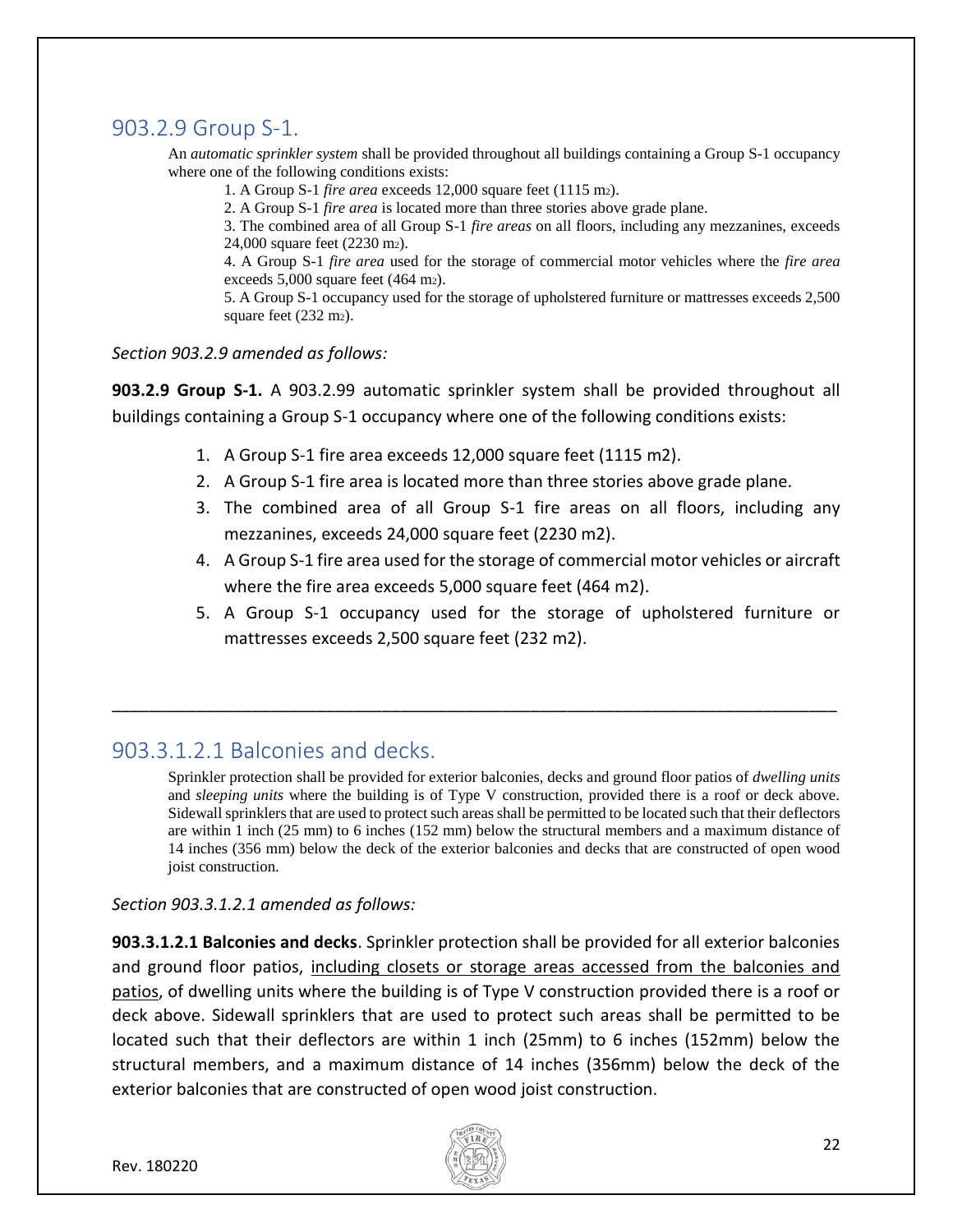## <span id="page-22-0"></span>903.4.2 Alarms.

An approved audible device, located on the exterior of the building in an *approved* location, shall be connected to each *automatic sprinkler system*. Such sprinkler waterflow alarm devices shall be activated by water flow equivalent to the flow of a single sprinkler of the smallest orifice size installed in the system. Where a fire alarm system is installed, actuation of the *automatic sprinkler system* shall actuate the building fire alarm system.

\_\_\_\_\_\_\_\_\_\_\_\_\_\_\_\_\_\_\_\_\_\_\_\_\_\_\_\_\_\_\_\_\_\_\_\_\_\_\_\_\_\_\_\_\_\_\_\_\_\_\_\_\_\_\_\_\_\_\_\_\_\_\_\_\_\_\_\_\_\_\_\_\_\_\_\_\_\_

#### *Section 903.4.2 is amended as follows:*

**903.4.2 Alarms.** An approved audible device, located on the exterior of the building in an *approved* location, shall be connected to each *automatic sprinkler system*. In addition, an approved audible device shall be located in each occupancy of a multi-tenant building to provide notification to all occupancies in an *approved* location determined by the *fire code official*. Such sprinkler waterflow alarm devices shall be activated by water flow equivalent to the flow of a single sprinkler of the smallest orifice size installed in the system. Where a fire alarm system is installed, actuation of the *automatic sprinkler system* shall actuate the building fire alarm system.

## <span id="page-22-1"></span>906.1 Where required.

Portable fire extinguishers shall be installed in all the following locations:

1. In new and existing Group A, B, E, F, H, I, M, R-1, R-2, R-4 and S occupancies.

 $\overline{a_1}$  ,  $\overline{a_2}$  ,  $\overline{a_3}$  ,  $\overline{a_4}$  ,  $\overline{a_5}$  ,  $\overline{a_6}$  ,  $\overline{a_7}$  ,  $\overline{a_8}$  ,  $\overline{a_9}$  ,  $\overline{a_9}$  ,  $\overline{a_9}$  ,  $\overline{a_9}$  ,  $\overline{a_9}$  ,  $\overline{a_9}$  ,  $\overline{a_9}$  ,  $\overline{a_9}$  ,  $\overline{a_9}$  ,

- **Exception:** In Group R-2 occupancies, portable fire extinguishers shall be required only in locations specified in Items 2 through 6 where each *dwelling unit* is provided with a portable fire extinguisher having a minimum rating of 1-A:10-B:C.
- 2. Within 30 feet (9144 mm) of commercial cooking equipment.
- 3. In areas where flammable or *combustible liquids* are stored, used or dispensed.

4. On each floor of structures under construction, except Group R-3 occupancies, in accordance with Section 3315.1.

5. Where required by the sections indicated in Table 906.1.

6. Special-hazard areas, including but not limited to laboratories, computer rooms and generator rooms, where required by the *fire code official*.

*Section 906.1 amended as follows:*

**906.1 Where required.** Portable fire extinguishers shall be installed in the following locations:

- 1. In all Group A, B, E, F, H, I, M, R-1, R-2, R-3, R-4, and S occupancies.
- 2. Within 30 feet (9144mm) of commercial cooking equipment.
- 3. In areas where flammable or combustible liquids are stored, used or dispensed.
- 4. On each floor of structures under construction, except R-3 occupancies, in accordance with Section 1415.1.
- 5. Where required by the section indicated on Table 906.1.
- 6. Special-hazard areas, including but not limited to laboratories, computer rooms and generator rooms, where required by the *fire code official*.

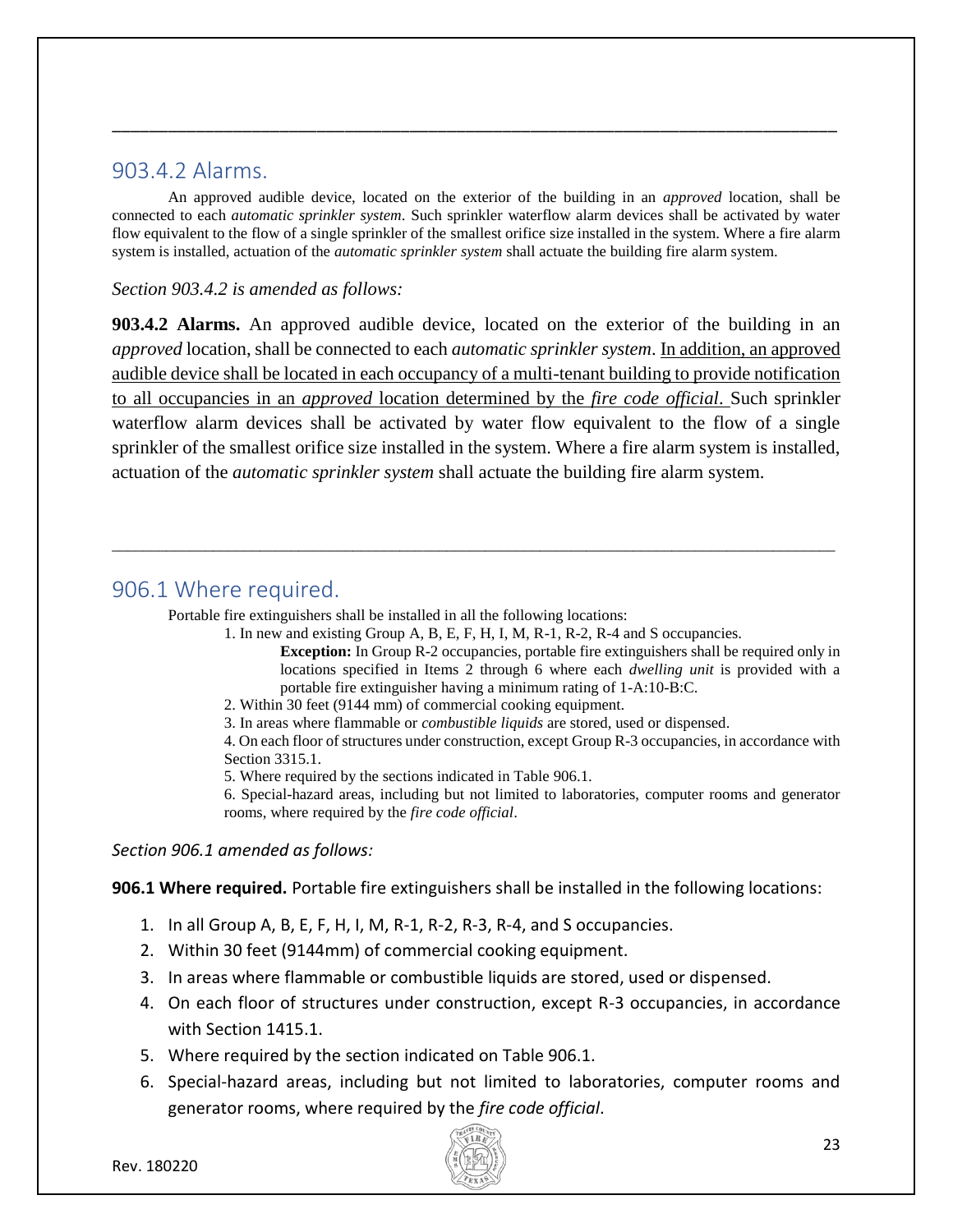## <span id="page-23-0"></span>1009.1 Accessible means of egress required.

*Accessible means of egress* shall comply with this section. Accessible spaces shall be provided with not less than one *accessible means of egress*. Where more than one *means of egress* is required by Section 1006.2 or 1006.3 from an accessible space, each accessible portion of the space shall be served by not less than two *accessible means of egress*.

#### **Exceptions:**

1. *Accessible means of egress* are not required to be provided in existing buildings

\_\_\_\_\_\_\_\_\_\_\_\_\_\_\_\_\_\_\_\_\_\_\_\_\_\_\_\_\_\_\_\_\_\_\_\_\_\_\_\_\_\_\_\_\_\_\_\_\_\_\_\_\_\_\_\_\_\_\_\_\_\_\_\_\_\_\_\_\_\_\_\_\_\_\_\_\_\_

2. One *accessible means of egress* is required from an accessible *mezzanine* level in accordance with Section 1009.3, 1009.4 or 1009.5.

3. In assembly areas with ramped *aisles* or stepped *aisles*, one *accessible means of egress* is permitted where the common path of travel is accessible and meets the requirements in Section 1029.8.

#### *Section 1009.1 amended as follows:*

**1009.1 Accessible means of egress required.** *Accessible means of egress* shall comply with this section. *Accessible means of egress* shall be provided with not less than one *accessible means of egress*. Where more than one *means of egress* are required by Section 1006.2 or 1006.3 from any *accessible* space, each *accessible* portion of the space shall be served by not less than two *accessible means of egress. Accessible means of egress* shall comply with both this section and the Architectural Barriers Act, Article 9102, of the Texas Civil Statutes (Texas Accessibility Standards or TAS). The *fire code official* is authorized to require the owner, applicant or agent to provide a technical report from a qualified *person* certifying TAS compliance.

\_\_\_\_\_\_\_\_\_\_\_\_\_\_\_\_\_\_\_\_\_\_\_\_\_\_\_\_\_\_\_\_\_\_\_\_\_\_\_\_\_\_\_\_\_\_\_\_\_\_\_\_\_\_\_\_\_\_\_\_\_\_\_\_\_\_\_\_\_\_\_\_\_\_\_\_\_\_

## <span id="page-23-1"></span>2305.5 Fire extinguishers.

*Approved* portable fire extinguishers complying with Section 906 with a minimum rating of 2-A:20-B:C shall be provided and located such that an extinguisher is not more than 75 feet (22 860 mm) from pumps, dispensers or storage tank fill-pipe openings.

*Section 2305.5 amended as follows:*

**2305.5 Fire extinguishers.** Approved portable fire extinguisher complying with Section 906 with a minimum rating of 4A:40BC shall be provided and located such that an extinguisher is not more than 75 feet (22860mm) from pumps, dispensers, or storage tank fill-pipe openings.

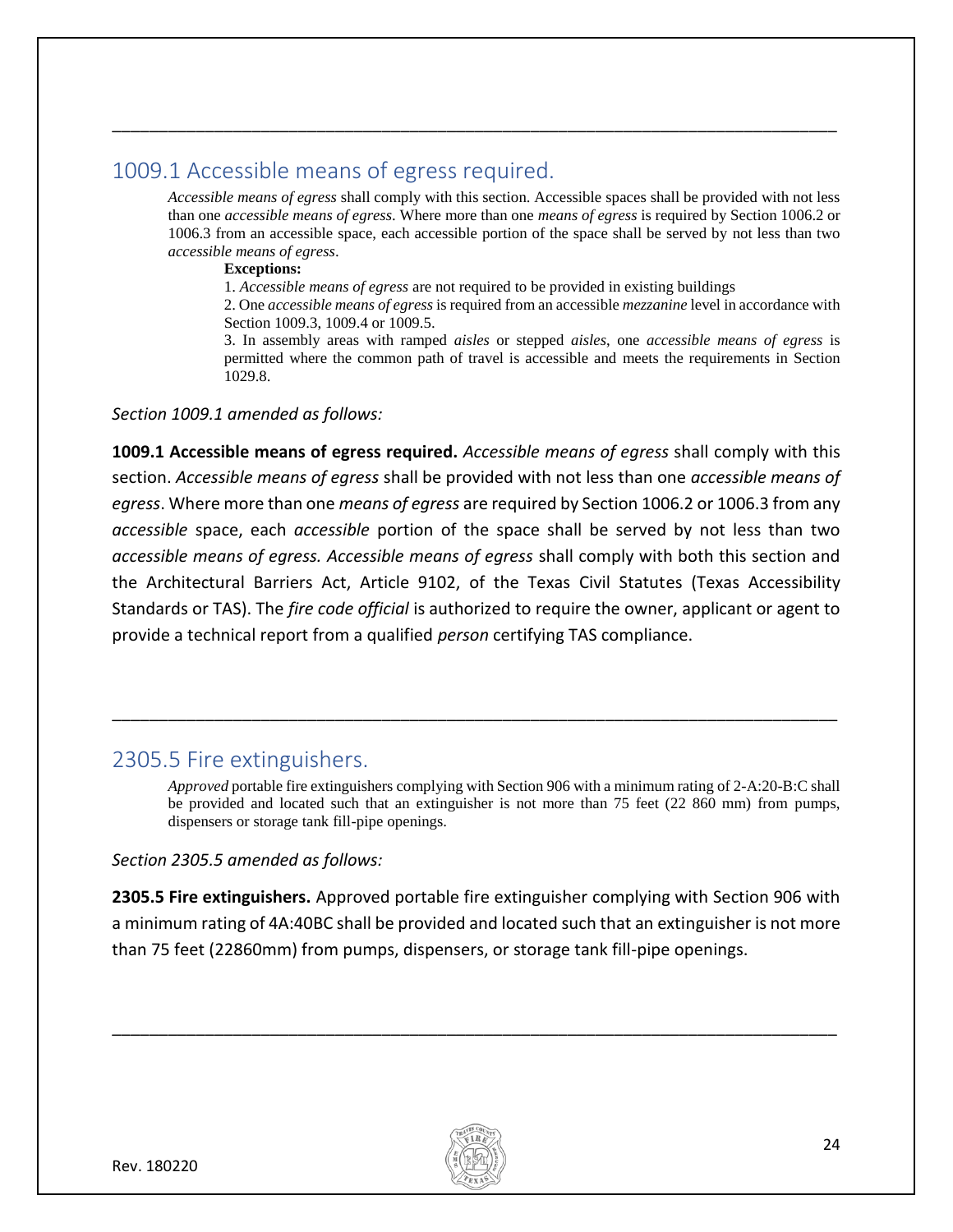## <span id="page-24-0"></span>Chapter 31 Tents

*Chapter 31 of the IFC is amended as follows:*

**Chapter 31 Tents.** Canopies, other membrane structures, and portable or mobile kitchens and or trailers used as such.

## <span id="page-24-1"></span>B105.1 One- and two-family dwellings, Group R-3 and R-4 buildings and townhouses.

\_\_\_\_\_\_\_\_\_\_\_\_\_\_\_\_\_\_\_\_\_\_\_\_\_\_\_\_\_\_\_\_\_\_\_\_\_\_\_\_\_\_\_\_\_\_\_\_\_\_\_\_\_\_\_\_\_\_\_\_\_\_\_\_\_\_\_\_\_\_\_\_\_\_\_\_\_\_

The minimum fire-flow and flow duration requirements for one- and two-family *dwellings*, Group R-3 and R-4 buildings and townhouses shall be as specified in Tables B105.1(1) and B105.1(2).

*Section B105.1 amended as follows:*

**B105.1 One- and two-family dwellings, Group R-3 and R-4 buildings and townhouses.** The minimum fire-flow and flow duration requirements for one- and two-family dwellings, Group R-3 and R-4 buildings and townhouses shall be 1,000 gallons per minute for 1 hour. Fire-flow and flow duration for dwellings having a fire-flow calculation area in excess of 3,600 square feet shall not be less than the flow specified in Table B105.1(2).

**Exception:** The *fire code official* is authorized to approve a reduction in required fire-flow when the building is equipped with an approved automatic fire sprinkler system. The amount of fire flow reduction permitted with be determined by the *fire code official*.

# <span id="page-24-2"></span>B105.2 Buildings other than one- and two-family dwellings, Group R-3 and R-4 buildings and townhouses.

\_\_\_\_\_\_\_\_\_\_\_\_\_\_\_\_\_\_\_\_\_\_\_\_\_\_\_\_\_\_\_\_\_\_\_\_\_\_\_\_\_\_\_\_\_\_\_\_\_\_\_\_\_\_\_\_\_\_\_\_\_\_\_\_\_\_\_\_\_\_\_\_\_\_\_\_\_\_

The minimum fire-flow and flow duration for buildings other than one- and two-family *dwellings*, Group R-3 and R-4 buildings and townhouses shall be as specified in Tables B105.2 and B105.1(2).

*Section B105.2 amended as follows:*

**B105.2 Buildings and other than one- and two-family dwellings, Group R-3 and R-4 buildings and townhouses.** The minimum fire-flow and flow duration for buildings other than one- and

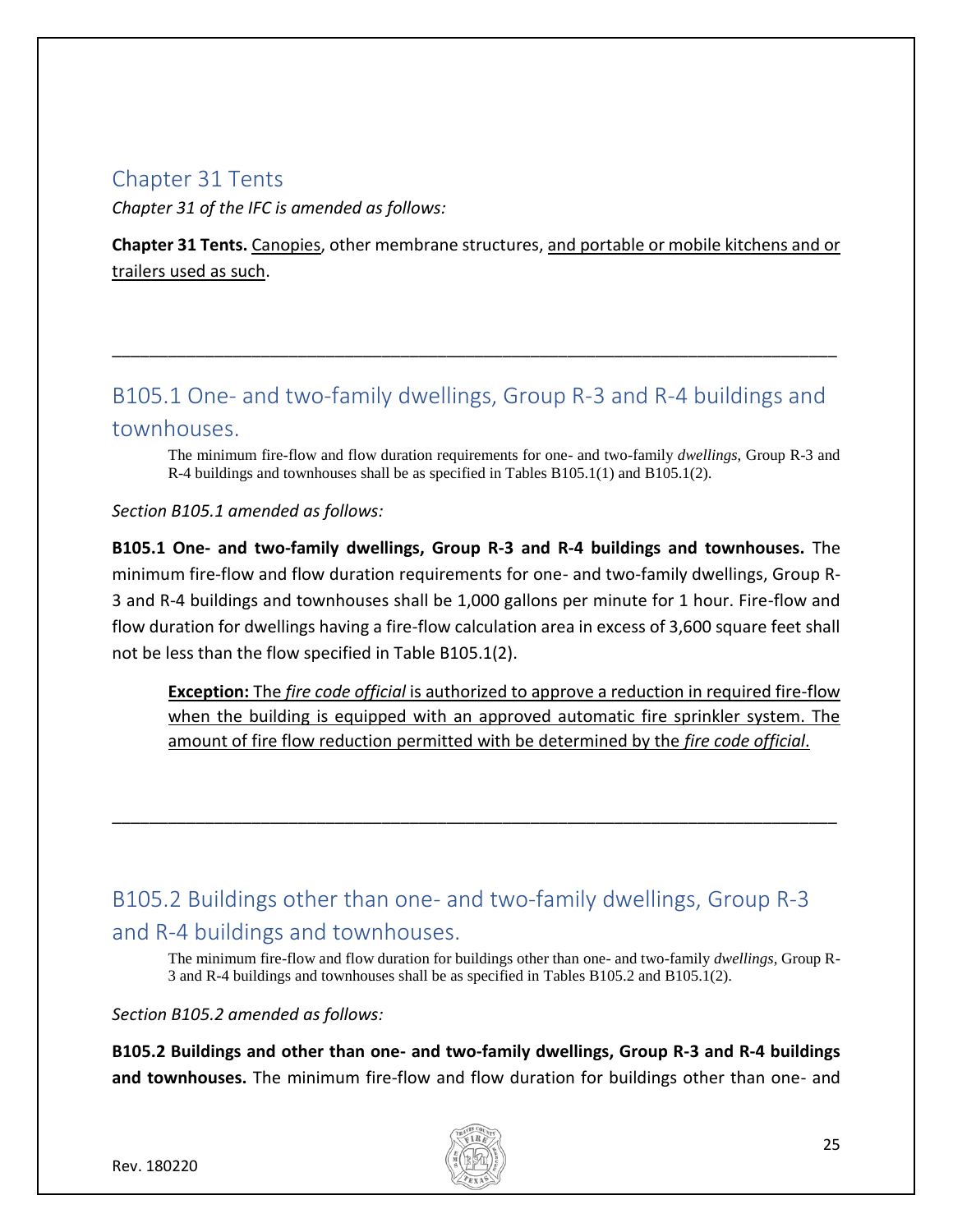two-family dwellings, Group R-3 and R-4 buildings and townhouses shall be as specified in Table B105.1(2)

**Exception:** The *fire code official* is authorized to approve a reduction in required fire-flow when the building is equipped with an approved automatic fire sprinkler system. The amount of fire flow reduction permitted with be determined by the *fire code official*.

# <span id="page-25-0"></span>C102.2 Installation

*Section C102.2 added and amended as follows:* this is not in the "C" appendix and has been added

\_\_\_\_\_\_\_\_\_\_\_\_\_\_\_\_\_\_\_\_\_\_\_\_\_\_\_\_\_\_\_\_\_\_\_\_\_\_\_\_\_\_\_\_\_\_\_\_\_\_\_\_\_\_\_\_\_\_\_\_\_\_\_\_\_\_\_\_\_\_\_\_\_\_\_\_\_\_

**C102.2 Installation.** Fire hydrants must be installed with the center of the 4.5-inch steamer opening at least 18 inches above finished grade. The 4.5-inch opening must face the driveway or street and must be totally unobstructed to the street. Set back from the face of the hydrant to the back of the curb shall be in accordance with City of Austin Standards except that on private property, set back shall be three (3) to six (6) feet to avoid vehicular damage, unless specifically approved by the Fire Chief.

\_\_\_\_\_\_\_\_\_\_\_\_\_\_\_\_\_\_\_\_\_\_\_\_\_\_\_\_\_\_\_\_\_\_\_\_\_\_\_\_\_\_\_\_\_\_\_\_\_\_\_\_\_\_\_\_\_\_\_\_\_\_\_\_\_\_\_\_\_\_\_\_\_\_\_\_\_\_

## <span id="page-25-1"></span>C103.1 Hydrant spacing.

Fire apparatus access roads and public streets providing required access to buildings in accordance with Section 503 of the *International Fire Code* shall be provided with one or more fire hydrants, as determined by Section C102.1. Where more than one fire hydrant is required, the distance between required fire hydrants shall be in accordance with Sections C103.2 and C103.3.

*Section C103.1 amended as follows:*

**C103.1 Hydrant Spacing.** Where required by Section 507.5.1, a minimum of one (1) hydrant **within 300 feet** of all portions of exterior walls (lowest point of fire department access). This measurement is taken around the perimeter of the building and down the access road to the hydrant (MEASUREMENT NOT TAKEN AS A RADIUS).

**Exception:** The fire chief is authorized to accept an increase of up to 10 percent where existing fire hydrants provide all or a portion of the required fire hydrant service.

Regardless of the average spacing, fire hydrants shall be located such that all points on streets and access roads adjacent to a building that are within the distances listed in Table C102.1.

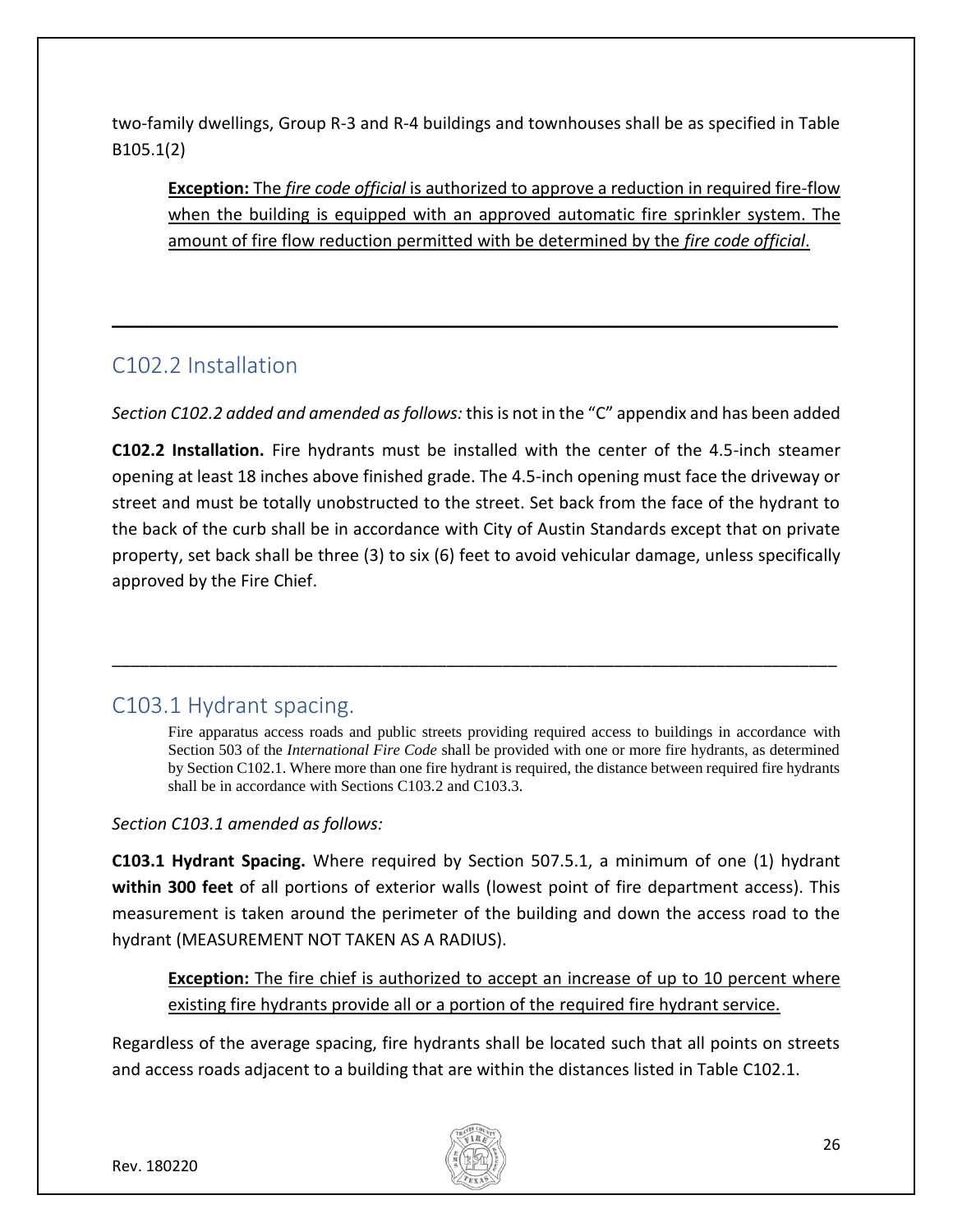## <span id="page-26-0"></span>D103.3 Turning radius.

The minimum turning radius shall be determined by the *fire code official*.

*Section D103.3 amended as follows:*

**D103.3 Turning Radius.** Fire apparatus access roads shall be designed with an appropriate 25 foot inside turning and 50-foot outside turning radius at turns to accommodate any operational fire department apparatus.

\_\_\_\_\_\_\_\_\_\_\_\_\_\_\_\_\_\_\_\_\_\_\_\_\_\_\_\_\_\_\_\_\_\_\_\_\_\_\_\_\_\_\_\_\_\_\_\_\_\_\_\_\_\_\_\_\_\_\_\_\_\_\_\_\_\_\_\_\_\_\_\_\_\_\_\_\_\_

\_\_\_\_\_\_\_\_\_\_\_\_\_\_\_\_\_\_\_\_\_\_\_\_\_\_\_\_\_\_\_\_\_\_\_\_\_\_\_\_\_\_\_\_\_\_\_\_\_\_\_\_\_\_\_\_\_\_\_\_\_\_\_\_\_\_\_\_\_\_\_\_\_\_\_\_\_\_

**Exception:** Radius less than 25 feet inside and 50 feet outside as approved in writing by the fire chief.

## <span id="page-26-1"></span>D103.5 Fire apparatus access road gates.

Gates securing the fire apparatus access roads shall comply with all the following criteria:

1. Where a single gate is provided, the gate width shall be not less than 20 feet (6096 mm). Where a fire apparatus road consists of a divided roadway, the gate width shall be not less than 12 feet (3658 mm).

2. Gates shall be of the swinging or sliding type.

3. Construction of gates shall be of materials that allow manual operation by one person.

4. Gate components shall be maintained in an operative condition at all times and replaced or repaired when defective.

5. Electric gates shall be equipped with a means of opening the gate by fire department personnel for emergency access. Emergency opening devices shall be *approved* by the *fire code official*.

6. Methods of locking shall be submitted for approval by the *fire code official*.

7. Electric gate operators, where provided, shall be *listed* in accordance with UL 325.

8. Gates intended for automatic operation shall be designed, constructed and installed to comply with the requirements of ASTM F 2200.

*Section D103.5 amended as follows:*

**D103.5 Fire apparatus road gates. Gates** securing fire apparatus access roads shall be approved by the *fire code official* prior to installation.

- 1. Gates shall be maintained in an operative condition and repaired or replaced when defective.
- 2. When required by the *fire code official*, defective gates shall be secured in the open position until repaired.
- 3. Gates shall be of the swinging or sliding type.
- 4. Construction of gates shall be of materials that allow manual operation by one person.

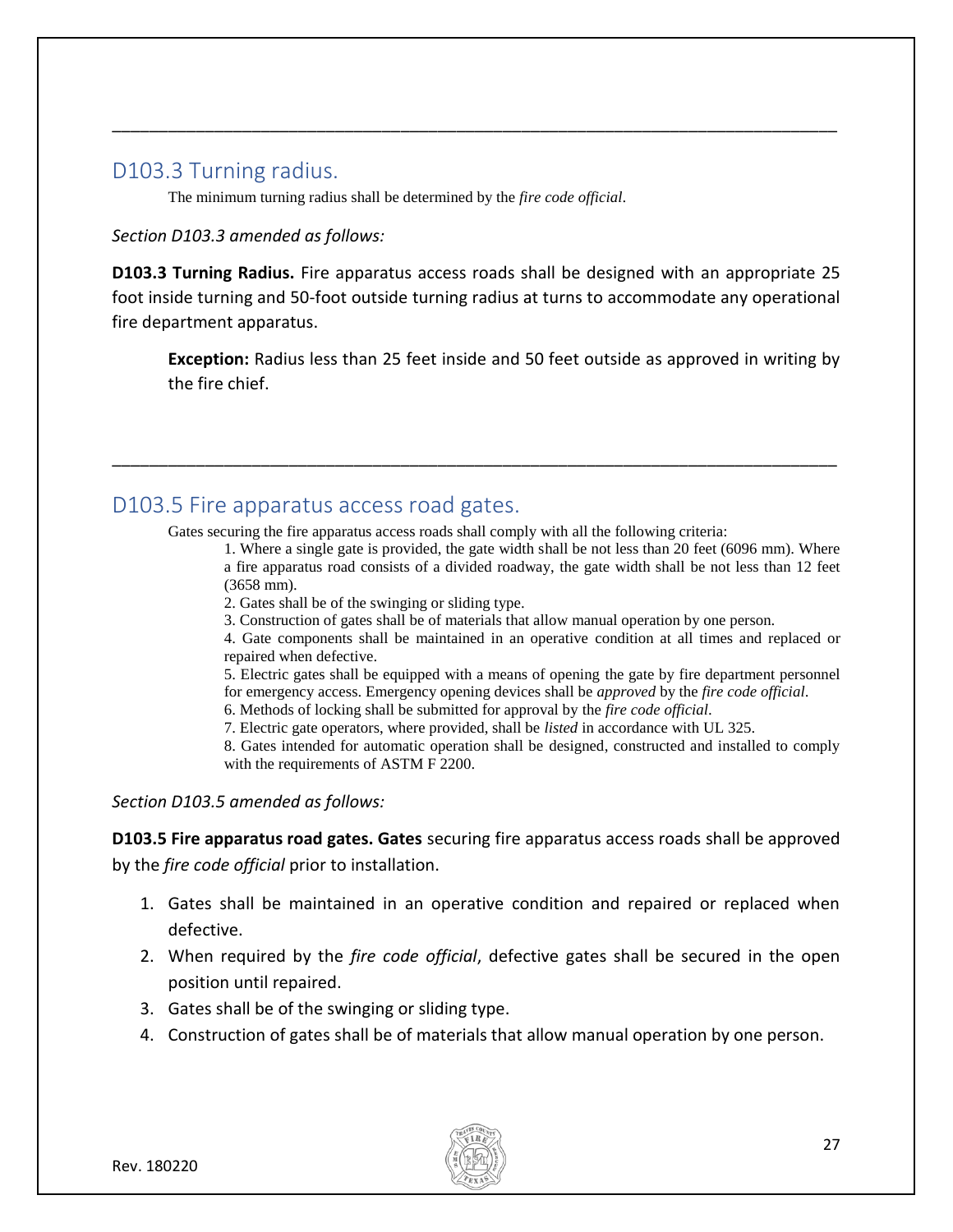- 5. Electric gates shall be equipped with a means of opening the gate by fire department personnel for emergency access. Emergency opening devices shall be approved by the *fire code official*.
- 6. Methods of locking shall be submitted for approval by the *fire code official*.
- 7. Electric gate operators, where provided, shall be listed in accordance with UL 325.
- 8. Gates intended for automatic operation shall be designed, constructed and installed to comply with the requirements of ASTM 2200.

\_\_\_\_\_\_\_\_\_\_\_\_\_\_\_\_\_\_\_\_\_\_\_\_\_\_\_\_\_\_\_\_\_\_\_\_\_\_\_\_\_\_\_\_\_\_\_\_\_\_\_\_\_\_\_\_\_\_\_\_\_\_\_\_\_\_\_\_\_\_\_\_\_\_\_\_\_\_

## <span id="page-27-0"></span>D103.6 Signs.

Where required by the *fire code official*, fire apparatus access roads shall be marked with permanent NO PARKING—FIRE LANE signs complying with Figure D103.6. Signs shall have a minimum dimension of 12 inches (305 mm) wide by 18 inches (457 mm) high and have red letters on a white reflective background. Signs shall be posted on one or both sides of the fire apparatus road as required by Section D103.6.1 or D<sub>103.6.2</sub>.

#### *Section D103.6 amended as follows:*

**D013.6 Signs.** Where required by the *fire code official*, fire apparatus access roads shall be marked as follows:

Where curb and guttering exist, all of the fire apparatus access roads shall be **painted red** and be conspicuously and legible marked with the warning **"FIRE LANE – TOW AWAY ZONE"** in **white letters** and at least three inches tall, at intervals **not exceeding 35 feet**.

Where no curb and guttering exist, fire apparatus access roads shall be marked with permanent **"FIRE LANE – TOW AWAY ZONE"** signs at intervals **not exceeding 50 feet**. Signs shall have a minimum dimension of **12 inches wide by 18 inches high** and have **red letters on a white reflective background**. Signs shall be posted on one side or both sides of the fire apparatus road as required by Section D103.6.1 or D103.6.2.

**Exception:** Ribbon striping is allowed with the approval of the *fire code official*.

\_\_\_\_\_\_\_\_\_\_\_\_\_\_\_\_\_\_\_\_\_\_\_\_\_\_\_\_\_\_\_\_\_\_\_\_\_\_\_\_\_\_\_\_\_\_\_\_\_\_\_\_\_\_\_\_\_\_\_\_\_\_\_\_\_\_\_\_\_\_\_\_\_\_\_\_\_\_

## <span id="page-27-1"></span>D107.1 One- or two-family dwelling residential developments.

Developments of one- or two-family dwellings where the number of *dwelling units* exceeds 30 shall be provided with two separate and *approved* fire apparatus access roads.

#### **Exceptions:**

1. Where there are more than 30 *dwelling units* on a single public or private fire apparatus access road and all *dwelling units* are equipped throughout with an *approved automatic sprinkler system* in